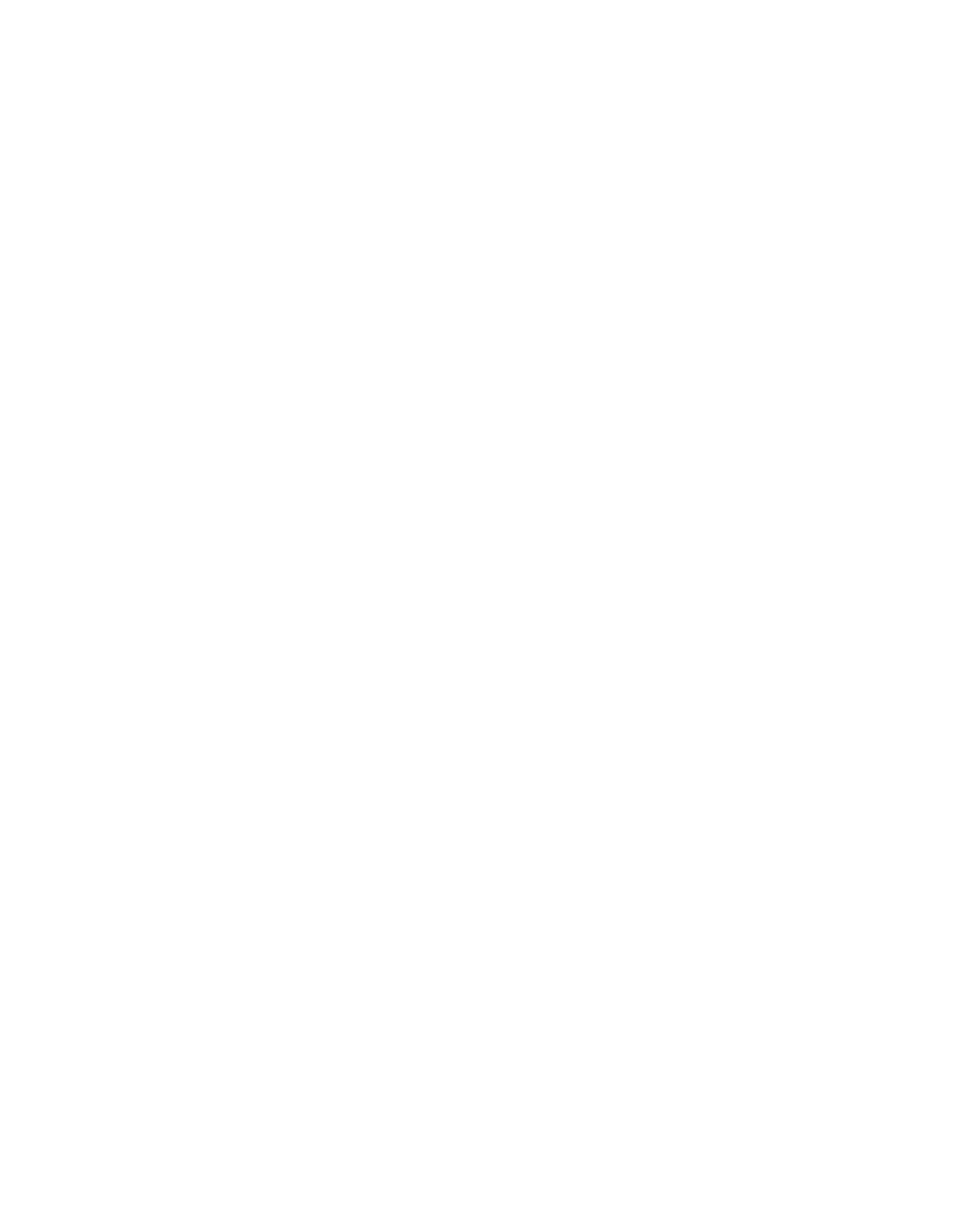# **Standing Committee on National Defence**

**Thursday, October 25, 2012**

#### ●(1530)

## [*English*]

**The Vice-Chair (Mr. Jack Harris (St. John's East, NDP)):** I hereby call meeting number 53 of the Standing Committee on National Defence to order. We're here to continue our study on NATO's strategic concept and Canada's role in international defence cooperation.

Before we start, Mr. McKay, we have three motions that you've put before the committee. Do you wish to have them considered today?

**Hon. John McKay (Scarborough—Guildwood, Lib.):** I put three motions before the committee based on the report of the Auditor General's chapter 3.

**The Vice-Chair (Mr. Jack Harris):** Before you start, as you see on the agenda, there's an opportunity for committee business at the end.

**Hon. John McKay:** Yes, I just want to enumerate them and then propose a method of handling them.

**Mrs. Cheryl Gallant (Renfrew—Nipissing—Pembroke, CPC):** A point of order. Are we going to discuss this now or later?

**The Vice-Chair (Mr. Jack Harris):** The question is, before we start, whether you wish to have them dealt with today. If you do, we'll deal with them at the end of the meeting under the item called "Committee Business".

**Hon. John McKay:** No, I was going to propose that we deal with them on Tuesday before the subcommittee. I think the Auditor General's reports are important responses.

**The Vice-Chair (Mr. Jack Harris):** That would be fine.

**Hon. John McKay:** I hope that's acceptable to the chair and to the committee.

**The Vice-Chair (Mr. Jack Harris):** That's fine. You can have them considered any day, anytime you wish. Notice of motion has been given, so those are before the committee.

**Hon. John McKay:** Is Tuesday a subcommittee day, by the way, Chair?

**The Vice-Chair (Mr. Jack Harris):** On Tuesday, everything is a subcommittee.

**Hon. John McKay:** Okay, so that's a good place to deal with it.

**The Vice-Chair (Mr. Jack Harris):** Is everybody clear on that?

Thank you, Mr. McKay.

Welcome to our guests, retired ambassador Peggy Mason and Professor Paul Meyer. Each of you has approximately 10 minutes to make your initial submission, and then we'll have questions from our committee members in the usual fashion, if that's okay.

Professor Mason, do you wish to start first?

**Ms. Peggy Mason (As an Individual):** Thank you very much.

Good afternoon.

[*Translation*]

First of all, I must apologize. It was impossible for me to send my text in advance so that it could be translated and distributed. But I have given copies to the clerk in order to facilitate the simultaneous interpretation.

[*English*]

I know it's not optimal, and I apologize, but I hope the interpreters will be able to follow my text. The text will be available after, but I don't have a translated text, and it cannot be circulated at this point.

Thank you very much. I'm very pleased to be here.

My text is entitled, "Is it time to take a hard look at NATO's second pillar: crisis management?" That's a pillar in terms of the strategic concept of core tasks.

In a nutshell, my thesis today is that NATO is not the UN and should not be wasting valuable time, effort, and resources trying to duplicate the UN role in crisis management. Instead, NATO members should be looking hard at how they can best support the hard end, the military role of the UN in crisis management, through re-engaging with boots on the ground, making advanced operational capabilities more consistently available to the UN, and of course leading stabilization efforts mandated by the UN where appropriate.

My second point is that had Canada and other NATO countries stayed more fully engaged in UN blue helmet peacekeeping—some NATO countries did, but not most—the international approach to stabilizing Afghanistan, for example, might have been quite different.

Let us briefly recall the wording in Strategic Concept 2010 and in the Chicago Summit declaration on NATO's crisis management role.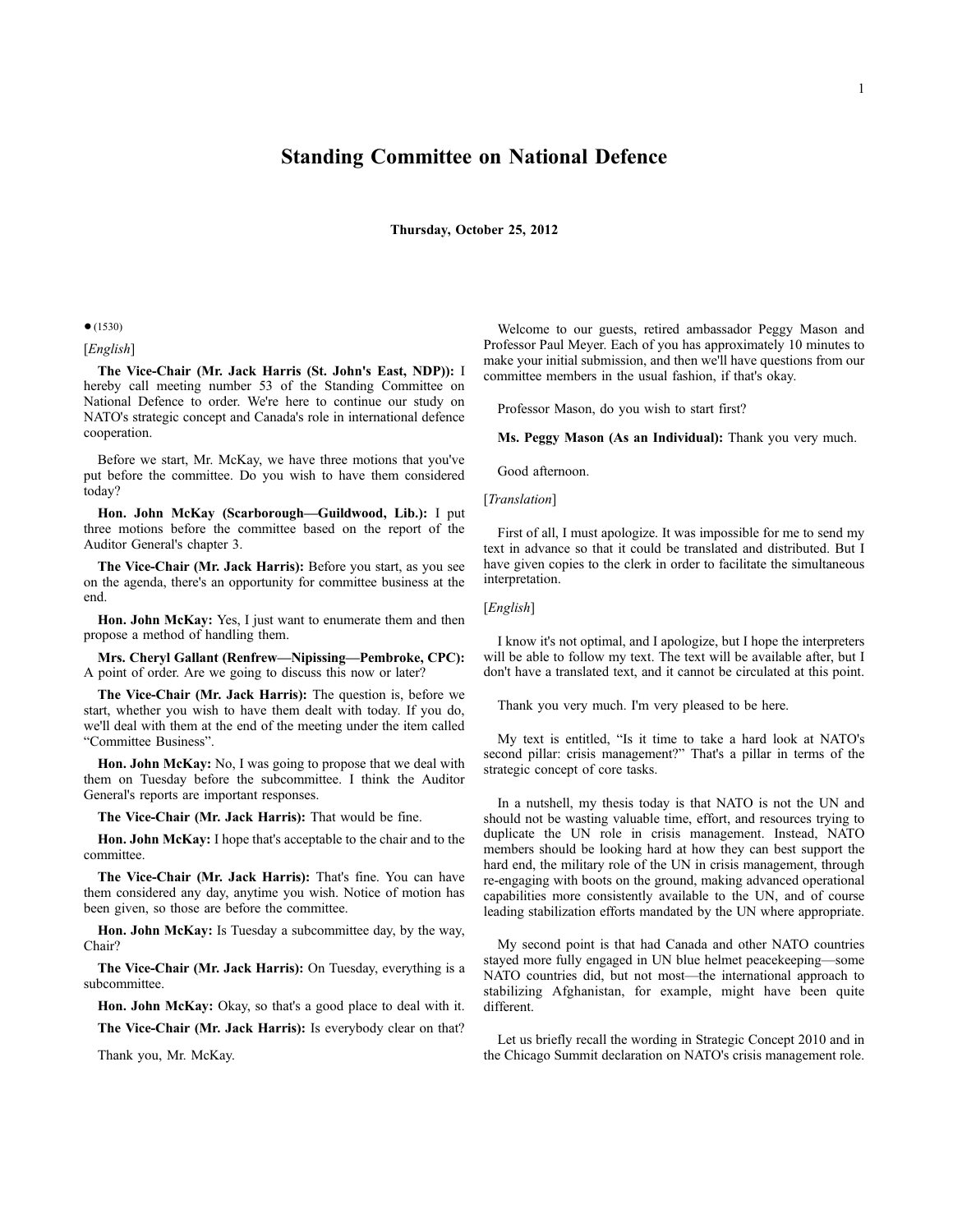Basically what NATO is saying is that to manage conflicts, and certainly to prevent them or to deal with the aftermath, the military role is not enough. This is what led NATO to adopt the comprehensive approach and bring the full range of political, diplomatic, police, development, and other tools to bear in resolving conflicts. But for NATO to do this, in my humble submission, and I'm talking as someone who has spent the better part of the last 10 years working with NATO, is to have the tail wagging the dog. That's because NATO is, first and foremost, a military organization, although of course it has an important political oversight structure. There will be lots of arguments about whether it's primarily military or primarily political. I would say that the value added to peace support operations and stabilization operations is very much the military component. I would argue, then, that the lead cannot be military when the solutions are pre-eminently political, albeit often with an extremely important military support component.

To be blunt, 28 nations are not 193 nations. The North Atlantic Council is not the UN Security Council, even if some members overlap. The NATO International Military Staff is not the UN Department of Peacekeeping Operations. The NATO political advisers are not the UN Department of Political Affairs.

NATO's value added is its military capability, as so many witnesses before me have pointed out.

 $•(1535)$ 

Any effort, however well intentioned, to duplicate the UN's preeminent role in international peace and security writ large, including in particular crisis prevention, crisis management, and post-conflict peace building, is highly problematic, especially when it drains the most professional military resources away from UN-led operations.

Perhaps this is why previous speakers, such as Paul Chapin, and in the paper that he co-authored with David Bercuson, have talked about how this enhanced crisis management role for NATO was at the edge of the comfort zone—these are Paul Chapin's words—for many in Europe, even before the financial crisis hit.

The very difficult saga of NATO in Afghanistan, I would suggest, has not quieted their fears.

To go back for a moment, I might note that when Jill Sinclair, the assistant deputy minister, policy, from the Department of National Defence was here testifying, she summarized NATO's crisis management operations and missions as Afghanistan, Libya, Kosovo, counterterrorism in the Mediterranean, the NATO training mission in Iraq, and then she also talked about civilian emergency planning, so that's where NATO has done this, and now of course, with the new strategic concept, or the summit declaration out of Chicago, there is an even further emphasis on the aspect of preventing conflict.

As I said, some speakers before me have talked about how this role is at the edge of the comfort zone for many in Europe.

I want to talk a little about UN-led peace operations. The great tragedy for Canada is that having been such a pre-eminent UN peacekeeper for so long, our disengagement from UN blue helmet operations post-UNPROFOR, the protection force in the former Yugoslavia in the early nineties, has left us institutionally almost completely unaware of the transformation in planning, conduct, and

management of UN-led operations since then. Fundamental review has been carried out, and key lessons identified or re-identified.

New command and control structures and sophisticated integrated planning mechanisms and field support structures for missions have been put in place. Sadly, the message has not got through to the military structures of many NATO members, removed as they are from this UN activity. That, of course, means all that hard military expertise is removed from this UN activity.

I would like to recall the words of James Appathurai speaking from NATO about NATO's—he called it NATO's pre-eminent role regarding UN peace operations. He said, and I'm quoting from his testimony to you:

NATO is uniquely capable as an organization to generate, deploy, command, and sustain large numbers of forces in multinational operations. No other organization can do this...

Today NATO has over 150,000 troops...in a variety of operations.

Compare this to the fact that the UN currently has over 82,000 military forces engaged in some 16 peace operations, as well as 3,000 military observers, 14,000 police, and 13,000 civilians.

The point I want to make is that the majority of these blue helmet missions are not light operations. They are mandated under chapter 7 of the UN charter, the same as the NATO-led mission in Afghanistan. To be blunt again, if the UN were relying mainly on NATO-led missions, huge swaths of the globe would be abandoned.

The political dimensions of peace operations are what I want to focus on. The central lesson of the Brahimi report, which was this big report reviewing hard lessons on failed UN peacekeeping in particular—and I would argue that this applies also when we're talking about what NATO calls crisis response operations, or conflict management operations—is that peacekeeping cannot substitute for an effective political process. If we are to match politics to peacekeeping, the peacekeeping operation must be in support of a credible peace process, if not ideally a peace agreement to be implemented.

Credibility implies both internal support and legitimacy with respect to the parties to the conflict. It also implies broad external backing in the form of a common political or strategic framework. I would suggest that the problems inherent in many of the current UNled blue helmet operations, but also, and this is what is so relevant for us here today, for UN-mandated, but not UN-led...in other words, NATO-led peace operations. The problems with those missions reflect the failure of the international community, certainly the UN Security Council, to heed the lesson that military activity has to be in support of a credible political framework and peace process.

<sup>●</sup>(1540)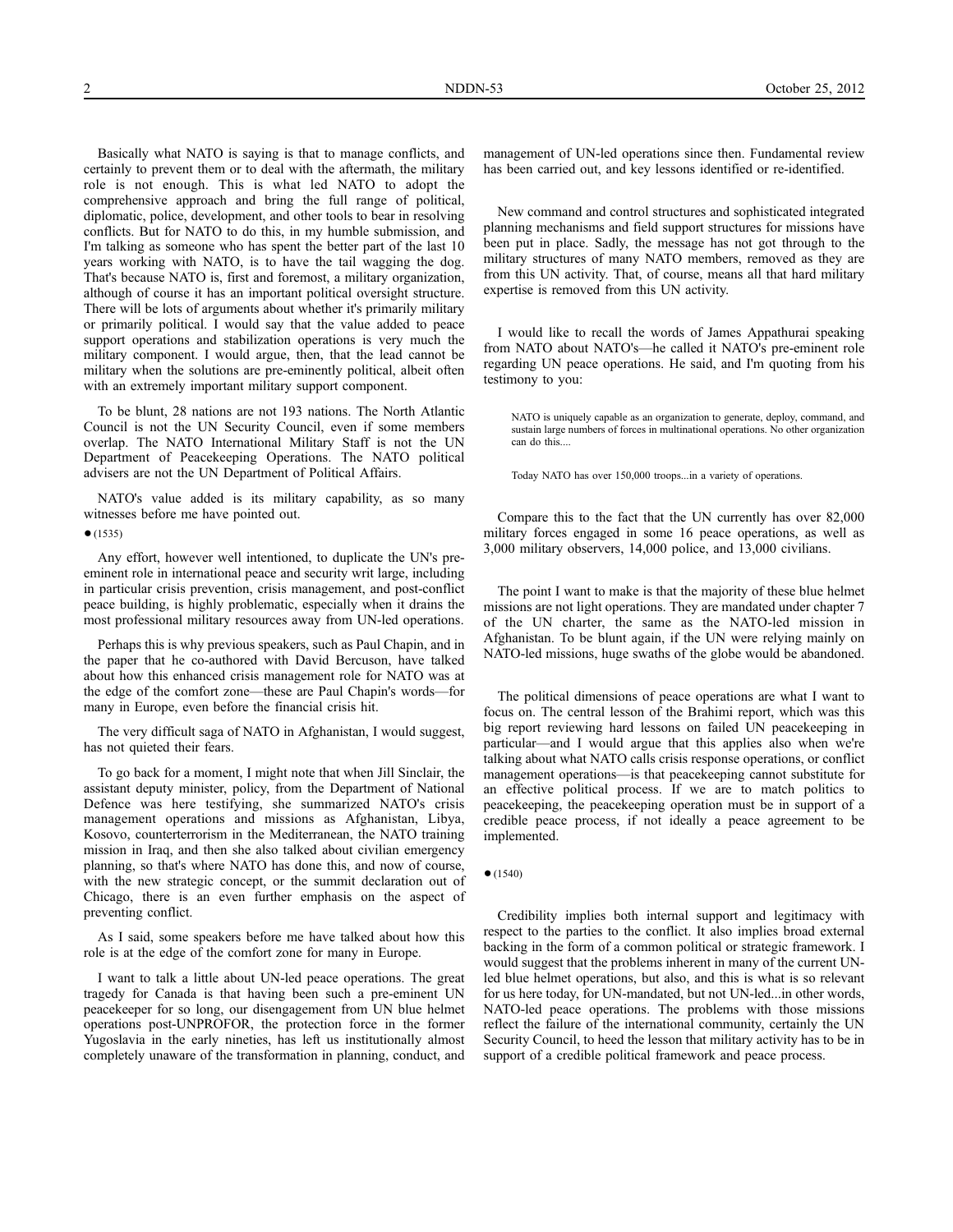I would suggest, for example, that Haiti exemplifies an incomplete peace process—elections do not include its largest political party. A range of rebel groups remain outside the agreements negotiated in the Democratic Republic of Congo. In Afghanistan, where NATO has been leading the stabilization force, the Security Assistance Force, the international community developed a common framework for its engagement there with selected internal actors, without due attention to a process that might ensure broad political inclusion. Increasingly, UN peace operations have, as one of their core functions, extension of state authority, which is essentially what it ended up being in ISAF in Afghanistan.

How can the UN peacekeeping mission operate in the context of a variety of non-state actors opposing it, especially where some or all of them have external backing, as MONUC faces in the Democratic Republic of Congo? I would say that's a question that NATO could ask itself in Afghanistan. How far can the UN mission operate contrary to the will of the host government, as UNAMID must in Darfur? How successful could ISAF be in Afghanistan within a political framework where the international community, intentionally or not, in effect, took sides in a civil war?

Of course, there will always be spoilers who will remain outside the agreement, but the starting point must be to develop as inclusive a political framework as possible so that spoilers can be effectively isolated.

## $(1545)$

**The Vice-Chair (Mr. Jack Harris):** Ms. Mason, we've reached your 10-minute mark.

**Ms. Peggy Mason:** I wonder if I could summarize, then.

**The Vice-Chair (Mr. Jack Harris):** Sure, if that's acceptable.

**Some hon. members:** Yes.

**Ms. Peggy Mason:** I do apologize. I slowed down my reading for the interpreters and I'm well behind.

The next point I want to talk about, and I invite questions on this, is that one of the biggest misunderstandings of current UN peace operations relates to the use of force. I go back to Paul Chapin talking about the UN doing the easy peacekeeping. In fact, they're operating in very dangerous environments, with very robust rules of engagement. My point here, really, is that this leads to the question, what are the limits of the use of force when you're not in a war, when you're trying to stabilize the situation? My argument would be that a dialogue on the limits of the use of force in the context of a broader discussion on the fundamental requirement for a credible peace process might help demonstrate that robust force, no matter how essential, still does not obviate the necessity for political solutions to political problems.

Essentially, what I'm saying is that, ironically, had NATO countries stayed more engaged in UN peace operations, they would have perhaps had a better understanding that it's not just robust military force that will see you through if it's not in support of a credible political framework. Afghanistan demonstrates that over and over again. I think there needs to be a very robust dialogue between NATO members and the UN on this issue. The UN can study UN-led missions, but they can't study NATO-led missions

without being sponsored by a NATO country. I think this would be a very important thing to do.

The next point I have—and perhaps you'll ask me some questions on this. The other big misperception about UN-led missions—and this is the area I'm working in with NATO—is the view that somehow there's a big problem about command and control in UN missions. In fact, in UN missions, unlike in NATO missions, there isn't a division between political control and military control. UN command and control is decentralized to the operational level under civilian command, the civilian head of the UN mission. That, in my view, is an essential element of a successful crisis management or peacekeeping operation. Having a divided command between a UN mission doing the political stuff on the one hand, as in Afghanistan, and a military mission answering to other authorities on the other is a recipe for ineffective command.

**The Vice-Chair (Mr. Jack Harris):** Thank you very much, Ms. Mason. We all have a copy of your resumé and c.v. We're aware of your vast experience, and we would appreciate the benefit of the paper itself. Would you leave a copy with us? We can't distribute it until we translate it, but I just spoke with the clerk and he will see that it is translated so that every member of the committee can have it for our consideration and as part of our deliberations.

Normally, when we have two guests, we have both people speak and then we start our questioning afterwards. If that's acceptable, Professor Meyer, would you like to go next?

Professor Meyer is a senior fellow of the Simons Foundation. Again, we have your resumé, sir, so thank you for that, and we'd be happy to hear from you for 10 minutes.

## [*Translation*]

**Mr. Paul Meyer (Senior Fellow, The Simons Foundation):** Mr. Chair, members of the committee, good afternoon.

First, may I thank you for giving me this opportunity to attend your meeting to discuss this important matter as part of your study.

## [*English*]

Many years ago I served with the Canadian delegation at NATO during the end of the Cold War, and I have a deep appreciation for the capacity of the alliance to adapt to new circumstances while maintaining a crucial traditional solidarity among its members.

At the same time, it is incumbent on alliance members, including Canada, to regularly review NATO activity and determine if it still offers the best value for money. The strategic concept set out some broad directions in specifying collective defence crisis management and cooperative security as the core tasks of the alliance.

While I agree with all these, I would like to see greater emphasis placed on the alliance's consultative role and its potential for conflict prevention. Collective defence remains the foundation of NATO, but in recent years this no longer entails defending ally territory from attack, as much as it does collaboration in defending alliance interests wherever they are threatened.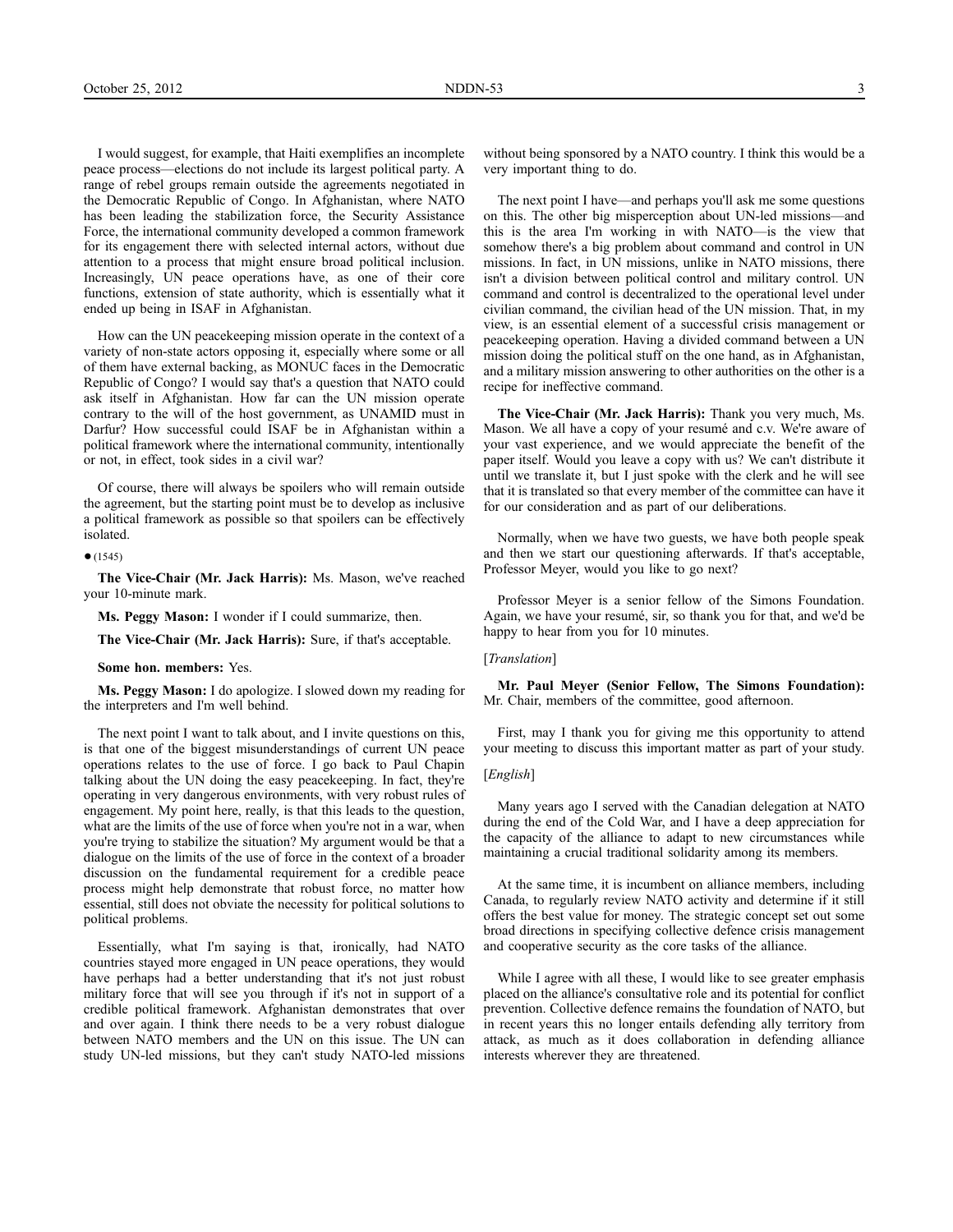NATO's unique strength is its integrated civilian-military structures and associated ability to conduct complex major joint operations. This unrivalled capacity to project and sustain forces and to manage effectively a multinational mission is what has made NATO the go-to organization for conducting combat operations on behalf of the United Nations and other groupings of states. This has been the case in situations from the Balkans to Afghanistan, and most recently in Libya. Frankly, the alliance should expect similar requirements and requests in the future.

Canada, for its part, should continue to contribute to maintaining this collective capability and to ensuring that member states contribute appropriately. A smart defence approach should entail some pooling of resources and a development of niche capabilities, rather than trying to have each member possess a full-spectrum capacity.

That is why Canada's decision to withdraw from the AWACS program of NATO sends, I believe, an unfortunate signal, as this was an example of a common NATO program providing a very specialized capability that would have been prohibitively expensive for most of its members to acquire on a purely national basis. The ongoing presence of Canadian Air Force personnel on European soil as part of the integrated aircrews that man the NATO AWACS planes I think also served an important symbolic and political role as a tangible presence of Canadian personnel on European soil, working side by side, literally, with comrades-in-arms from other NATO states.

Building expeditionary capabilities for the Canadian Forces is one way to contribute to NATO's ability to project force, but so is supporting common programs or assisting with specialized capabilities that may be beyond the reach of other allies or partners.

I mentioned earlier that I believe NATO should spend as much time on conflict prevention as it does on crisis management. I think this relates to the consultative role of the alliance—a function that was at the core of Canada's championing of article 2 of the Washington Treaty at its inauguration—and the importance of maintaining NATO as a focus for political-military consultations on the security challenges of the day.

Canada, alongside other non-EU allies such as Norway and Turkey, has to be especially assertive to sustain this crucial role for the alliance because the current tendency is for the EU, on one hand, and the United States, on the other, as the big boys, to go off and do their own internal consultations at our expense. If Canada's wish to see NATO as a political alliance as much as a military one is to be more than just a rhetorical goal, it will require re-energizing the alliance's consultative mechanisms and developing headquarters and delegation efforts to this end.

## ●(1550)

When I was serving at NATO, the alliance's political committee, for example, had regular consultations on arms control and disarmament issues and regional security concerns. My impression is that there has been a steady decline in this type of collective assessment and strategizing, which is vital if the alliance is to stay ahead of the curve and engage in conflict prevention programs and not only in crisis management sessions. These political consultations should be essential if the alliance is to be an active contributor to

international security through diplomacy and disarmament, and not just via the use of force.

Despite the strategic concept and the deterrence and defence study it mandated, the alliance still clings to a retrograde and obsolete policy on nuclear weapons. There's an absurd element in its conclusion that as long as nuclear weapons exist, NATO will remain a nuclear alliance. Clearly, as long as NATO retains such weapons, they will continue to exist. While the alliance claims in the same breath that it is committed to creating the conditions for a nuclear weapons free world, it has apparently done little to identify and realize these conditions. Canada should be making common cause with Germany, The Netherlands, Norway, and other like-minded allies to ensure that the alliance actually has a nuclear policy that is credible and compatible with the NPT obligations of its members. A revitalization of NATO consultations would also address conventional arms control and the need to salvage the currently threatened achievements of the past, such as the CFE Treaty, and to reinforce others, such as the Vienna Document on confidence-building measures and the Open Skies Treaty, in which Canada had a major hand to play.

The last mission expressed in the strategic concept is cooperative security. This task also demands sustained consultation amongst allies and between NATO members and their partners. The dedicated councils with Russia and the Ukraine certainly require attention and a renewed effort to overcome the adversarial attitude that still characterizes many of their sessions. As part of a forward-looking conflict prevention strategy, we should also encourage a creative approach to devising norms for responsible state behaviour in cyber security and seek ways to forestall turning cyberspace into a new east-west battleground.

Canada has to be prepared to invest in the alliance if it still wants to benefit from the substantial security dividends it derives from the alliance. At a time when both DND and DFAIT are experiencing budgetary contractions, it's going to require creative and wellcoordinated Canadian political and military actions to ensure that we are, in the end, a NATO policy shaper and not just a policy taker.

I thank you for your attention.

 $(1555)$ 

**The Vice-Chair (Mr. Jack Harris):** Thank you, Mr. Meyer.

We have round one of questions.

Starting with the official opposition, Ms. Moore, you're on for seven minutes.

## [*Translation*]

**Ms. Christine Moore (Abitibi—Témiscamingue, NDP):** Thank you very much, Mr. Chair.

My first question goes to Ms. Mason.

In one of your presentations, you dealt with lessons learned in Afghanistan. You compared the roles of the UN and of NATO in these kinds of missions. Let me quote it in translation: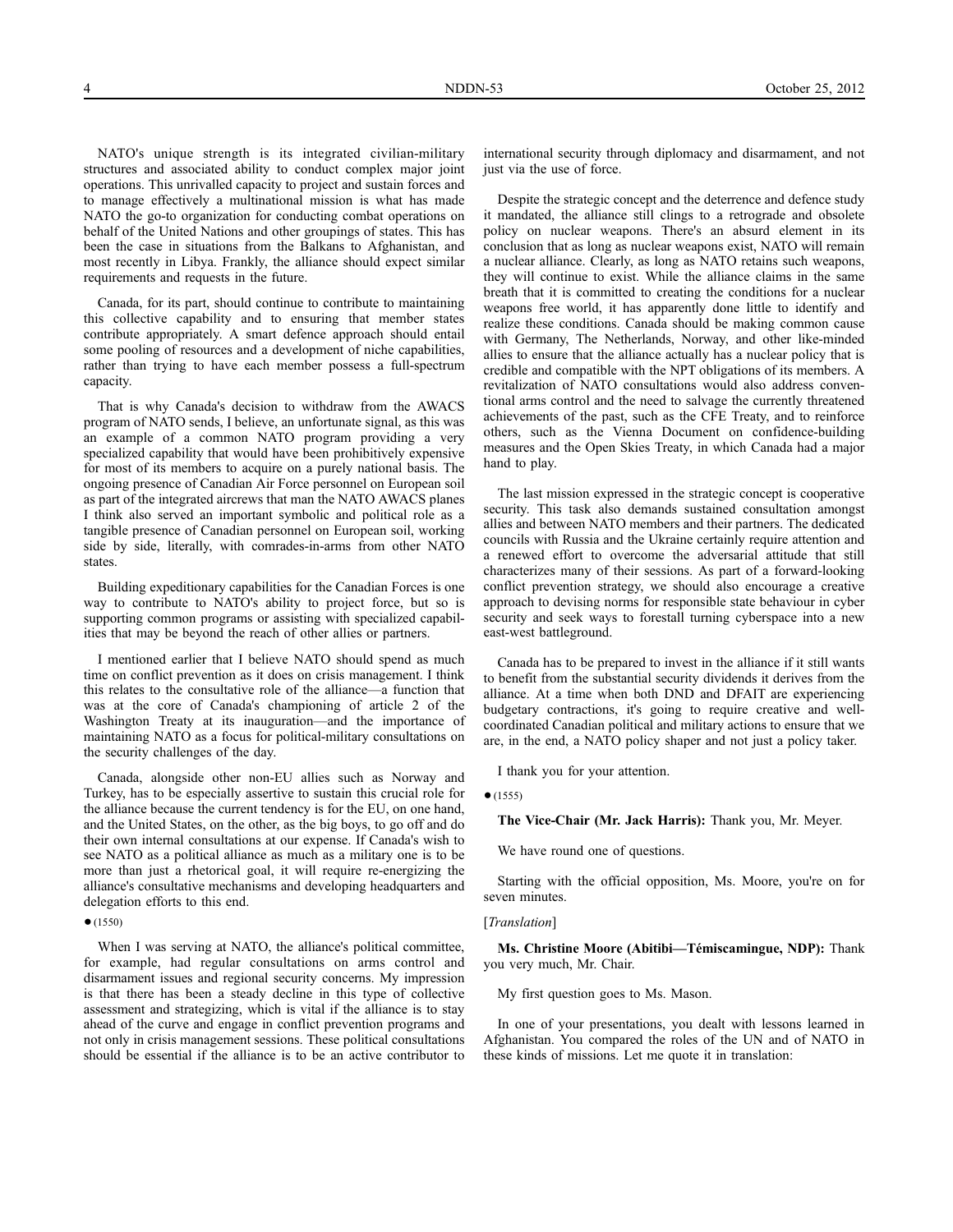In short, a UN-led peacekeeping mission in Afghanistan would have been fundamentally different from the ISAF debacle. One cannot say for certain that a UNled mission would have succeeded in helping the Afghan people reach a sustainable peace, but at least it would have had a greater possibility of doing so.

I am not now trying to redesign the mission with hypotheses and "what ifs". But, in your comments, we can see that you are making a distinction between NATO and the UN as you look at their roles and their potential in terms of diplomacy and armed or peacekeeping operations.

In recent international operations, the distinction between the UN and NATO has tended to become a little lost. So I would like to know the basic differences that we must not forget as Canadians who are so committed to international security and diplomacy.

## [*English*]

**Ms. Peggy Mason:** Thank you very much.

## [*Translation*]

If I may, I will answer in English. I hope I have fully understood the question.

## [*English*]

In a nutshell, the fundamental difference between a NATO-led mission and a UN-led mission is that there is a divided command. In a UN-led mission, in the same mission there is a political authority the head of the UN mission, the special representative of the Secretary General—with authority over the conduct of the mission, including the military element. In a NATO-led mission authorized by the UN....

If we take Afghanistan, we have a UN political mission, UNAMA, dealing sometimes with narrow elements, sometimes with broader elements. Part of the problem in Afghanistan was that the UNAMA mission initially was very narrow—it did not have a broad diplomatic peacemaking process. Then you have the NATO military mission. All of the language that NATO would use, for example, is that the military must always be in support of a political process, but the political mission, if NATO is involved, currently is separate. It's in a separate league. So you constantly have to work very hard to make sure that the NATO-led military mission reporting up to a separate political, NATO political, body, the North Atlantic Council, is in line with, you hope, the framework set out by the international community and represented by the UN political mission.

So you're dividing the political and the military roles in a situation where coherence between the two is absolutely fundamental. That's the essential difference. In a UN mission there isn't that division, and the buck stops at the political head of the mission; therefore you can ensure that all the military actions that are taken are in support of the broader political goals.

I don't know if that helps.

The historical reason we ended up with these divided missions was that a particular country, the United States, did not want to put its forces under UN command. So if the tremendous capacities of the U.S. were going to be available, it had to be in another form. So that was the origin. Initially, countries like Canada were in both. But

there's a limit to how much smaller forces can do. We felt we had to choose, and Canada chose to be in the NATO-led missions.

The problem is, you have the best forces, in terms of professional capacity, separated from a framework where those forces can be most effectively used to ensure that the military action is completely in support of a broader political framework. Separating them also leads to inattention as to whether the political framework is sufficient to allow for a successful military action.

Afghanistan is the preeminent example of where the political framework was insufficient to allow for effective military action. No matter how good the military is, they aren't a substitute for an effective political framework, and if you have them together in one mission, then you better recalibrate.

Sorry I've gone on so long, but it really is—

●(1600)

**The Vice-Chair (Mr. Jack Harris):** You still have a minute and 45 seconds.

#### [*Translation*]

**Ms. Christine Moore:** Thank you. Much appreciated.

Mr. Meyer, I see that you have served both with NATO and with Canada's Department of Foreign Affairs, including in Moscow.

A few months ago, another disarmament expert, Mr. Ernie Regehr, came to talk to us. He stressed the importance of ties with Russia and the need for us to reinvent our relationship with that country in disarmament matters. In terms of conventional forces, he felt that NATO represented a bigger threat for Russia than Russia does for NATO.

So I would like your comments on the matter. As a country that wants to concern itself with international security, and as a member of NATO, what relationship with Russia should Canada have? What part of the Russia-Canada relationship or the Russia-NATO relationship poses the problem in terms of arms control, disarmament and international security? How do we address those limitations?

## [*English*]

**Mr. Paul Meyer:** Exactly. There is irony for those who have historical perspectives. NATO for many years insisted it needed a nuclear deterrent policy because it was conventionally weaker than the Soviet Union of the day and the Warsaw Pact. Now the same logic is being reversed, and Moscow says it feels it has to hold on to its nuclear forces because it is conventionally weaker than NATO, and objectively, that's the case.

At the same time, I don't think that should be accepted without efforts to build the level of confidence that would enable those remaining nuclear forces to come down and for cooperation to be sustained. We have to appreciate what an incredible strategic accomplishment, particularly the European arms control and disarmament regimes, were in limiting the forces and the potential for war.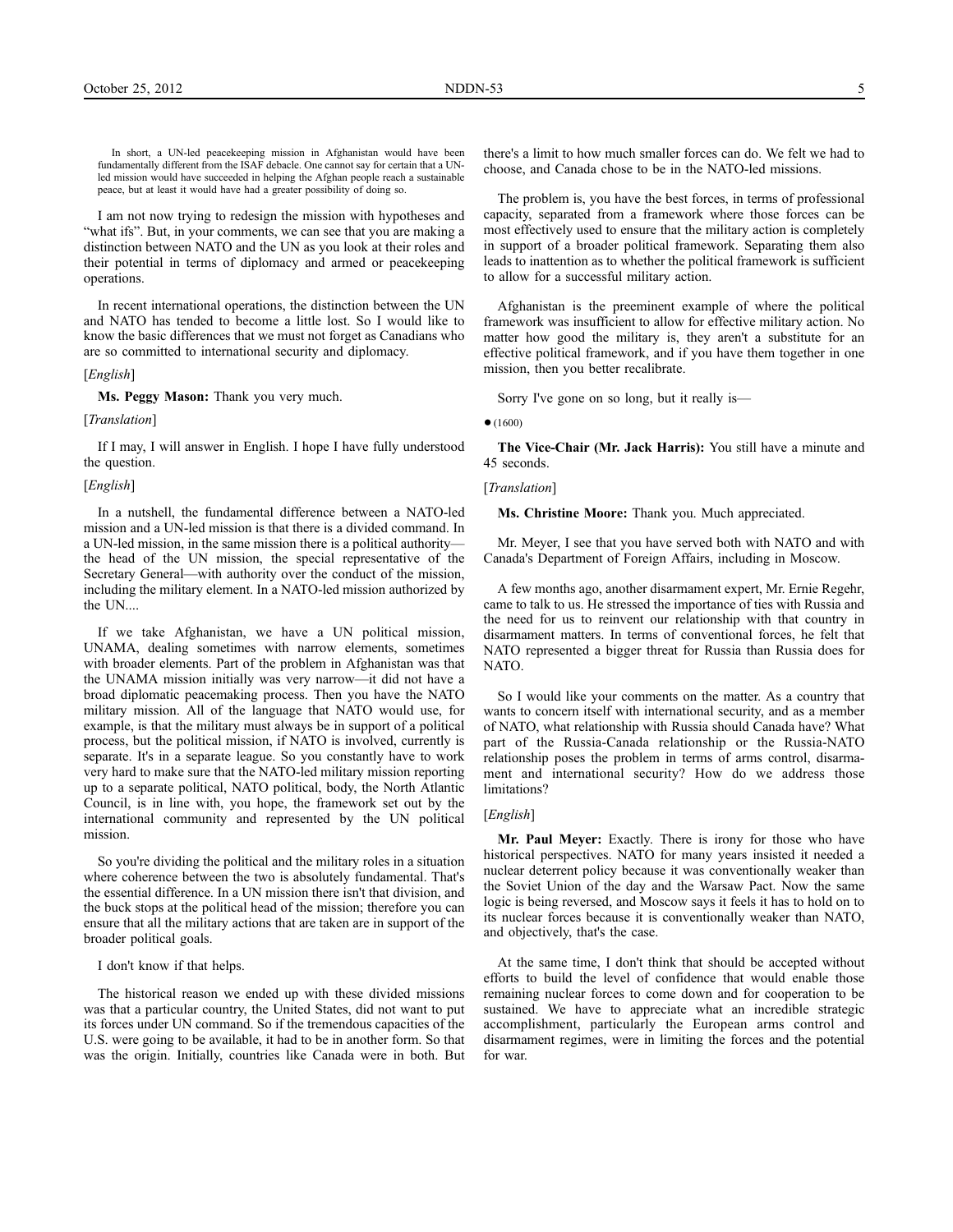Of course, political changes of great significance went along with that, but there was a whole regime of notification, of observation, of restraint largely put under the limitation of specific weapons systems, eliminations of whole categories of ballistic missiles, for instance, in the INF Treaty. These are very important, a key that we have to continue to reinforce, and indeed to expand upon. That's why I emphasize a need for an active diplomacy regarding Russia on these matters and others.

 $•(1605)$ 

**The Vice-Chair (Mr. Jack Harris):** Thank you.

Mr. Strahl, you have seven minutes, sir.

**Mr. Mark Strahl (Chilliwack—Fraser Canyon, CPC):** Thank you, Mr. Chair.

I'd like to take a quick opportunity to wish all our colleagues who are participating in the Ukraine election observations the best, especially our colleague from Etobicoke Centre, Ted Opitz, who headed out today after his important Supreme Court win.

My questions are again on the idea of nuclear disarmament. There is certainly lots of interest in this discussion around the NATO-Russia relationship, and I'll come back to that in a minute.

Diplomacy with Russia may be possible. I think we can say we continue to have good diplomatic relations there, with bumps on the road for sure. What about countries like North Korea or Iran, which have nuclear capability or certainly nuclear aspirations? Some would say it would be irresponsible for NATO to unilaterally disarm or to not have their eyes open to that threat, so as long as there are countries we don't have diplomatic relations with, or that are outside the mainstream of the international community, would it not be a little short-sighted to eliminate NATO's capabilities in the face of that threat?

#### Mr. Meyer.

**Mr. Paul Meyer:** I think it would be if it were unilateral, and that's not what I would be advocating. There is some scope for initial action. For instance, the repatriation of the remaining U.S. nuclear gravity bombs in Europe is a step that would be helpful for overall relations and would facilitate a further move to getting transparency and controls relating to the Russian so-called substrategic or tactical nuclear weapons that remain in the European area.

When I speak about a more energetic approach to nuclear disarmament matters, it's more the end driving the diplomacy of this to look at ways in which the current levels can be brought down. All of the nuclear-weapons-possessing states would be involved in that. The current attitude of many is that as long as the United States and Russia have something like 95% of the total nuclear arsenal, it's for them to bring down their numbers at least substantially, into the hundreds rather than the thousands, and at that point they would be willing to move.

More than a generation after the Cold War, it is incumbent on all states, non-nuclear weapon states as well as nuclear weapon states, to get more serious about the elimination of what remains a catastrophic if ever used arm, and frankly one that is a diversion from the contemporary military challenges, which are largely in the conventional field.

**Mr. Mark Strahl:** There is a reasonable dialogue among the United States, Europe, and the Russians. But from what I have seen, certainly we don't have normalized diplomatic relations with North Korea and with Iran. My question is more on those two. What do we do there, where we are not having an open dialogue—or an open discussion anyway?

 $•(1610)$ 

**Mr. Paul Meyer:** Obviously those are two difficult cases. If you take North Korea, it's probably the most bizarre regime that currently exists in the world, the most Stalinistic in the worst sense of that. It is a very hard nut to crack in terms of expecting the usual sorts of international behaviour.

That said, I think there are pressures that can be brought to bear, and incentives, and through time a normalization of relations as part of an agreement to de-nuclearize the Korean peninsula is the best prospect.

As China has to assume greater responsibilities as a great power, there can be expectations that Beijing is going to have to be more constructive and assertive vis-à-vis its titular ally in North Korea, and exert pressure on them.

**Mr. Mark Strahl:** Because of your experience both in NATO and with the Russian people, what are Russia's commitments with respect to nuclear disarmament and non-proliferation?

What are your observations with respect to Russia's decision to withdraw from the Nunn-Lugar initiative?

**Mr. Paul Meyer:** Russia, like all NPT state parties, has an obligation to effect nuclear disarmament, and clearly, as a nuclear weapon state, it has the requirement to take a leading role in that regard, and there has been some progress. Unfortunately, the pace of that reduction, on both the U.S. and Russian sides, I think is far from satisfactory.

I think we have to objectively acknowledge that the espousal of ballistic missile defence in the United States has been a complicating factor, as Russia worries about the potential implications for its deterrent forces if a full-fledged development of that technology goes ahead.

I mentioned briefly the conventional military, the relative inferiority, and as a result that's been a drag. But it has made a commitment through the new START treaty, and I think it's incumbent, again, on all the states that have relations with Moscow to argue that it needs to show a leadership role and to move more rapidly to bring down its arsenals and to be responsible in their use.

The Nunn-Lugar was a very useful program, but I think there is a good argument to be made that now that Russia is in better financial circumstances, it should be financing its own removal of its antiquated and surplus WMD and not have to rely on the largesse of the G-8 countries, including Canada, for that sort of assistance. Maybe there are other countries that could benefit more or be more deserving of receiving G-8 global partnership money at this point in time than Russia.

**The Vice-Chair (Mr. Jack Harris):** Thank you very much.

The next questioner is Mr. McKay. Sir, you have seven minutes. **Hon. John McKay:** Thank you, Chair.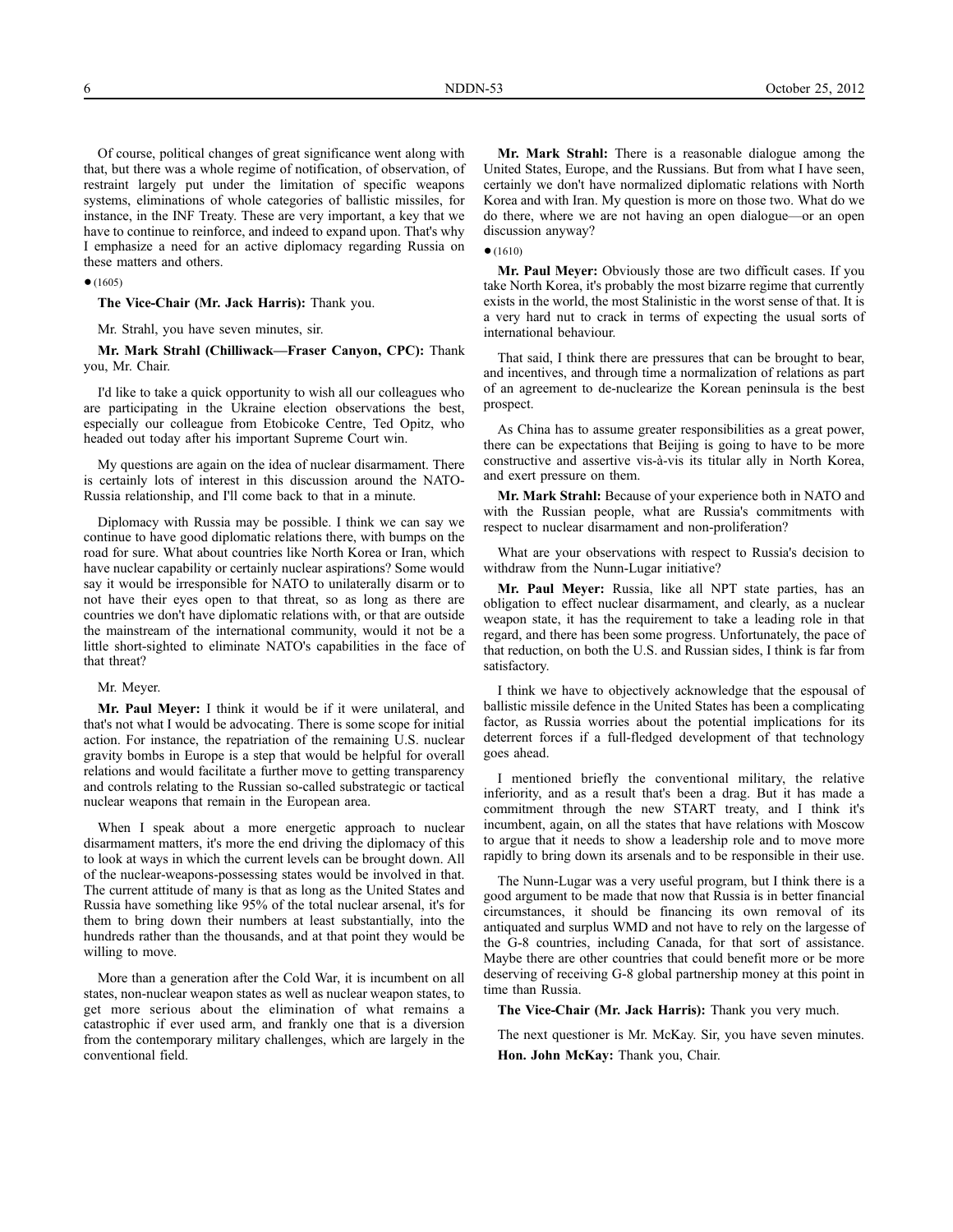First I'd like to ask a question of Professor Mason, and then I'll move to Professor Meyer.

I was struck by your comment that if NATO had stayed within, in effect, a blue helmet capability, the approach to Afghanistan might well have been quite a bit different. You were using Afghanistan as an example, and I assume you have other examples. The lead cannot be military when the solution is in fact political, and the emphasis should be on the preventing of conflict. The tragedy for Canada is that it left us incapable of contributing to blue helmet peacekeeping/ peacemaking operations.

Around here, there seems to be some contentment with the notion that we have no real blue helmet capacity. Is it therefore your recommendation that the military-government revisit the capacity that we've had in the past to actually participate in either NATO or UN-led operations, which have as their lead the concept of peacemaking or peacekeeping or conflict resolution, etc.—in other words, moving towards a "political solution" before it becomes a military conflict.

## $•(1615)$

**Ms. Peggy Mason:** Thank you very much for that question.

I'd like to go back for a second to the hard lesson, the frustration of the Canadian experience, particularly in the UN Protection Force in the former Yugoslavia, and then compare that to the feeling of satisfaction over the NATO-led missions, IFOR and SFOR, which kind of reinforced the view that we don't want to be in the UN stuff, we want to be in the NATO-led stuff.

I alluded to one change that's happened, one big change, in terms of the UN organizing itself to better engage in these very complex peace operations. But the other aspect I'd like to highlight, which really must not be forgotten, is that the UN Protection Force in the former Yugoslavia was destroyed essentially when there was no peace to keep in the middle of a war. The very robust international stabilization force, the NATO stabilization force, that deployed after the Dayton agreement deployed in the context of an agreement to implement.

So the lesson, I would argue, is not just that you need a capable military force, but you need a peace agreement to implement. That's the part of the equation that got lost when we moved into the NATO side of things and focused our efforts very much on the military capability, and we lost sight of the fact that the two elements really are incredibly important. Then when you're talking about that peacemaking framework, the UN is pre-eminently the lead on that.

In terms of what I'm recommending as a first step—because obviously, this is a change in thinking, a big change—I'm proposing that countries like Canada, with the experience that we've had, engage in a dialogue, take the lead in the NATO and UN context to sponsor a dialogue with the UN on lessons from the use of force in these complex operations.

**Hon. John McKay:** We function here under the curse of time, so let me just focus you a little on Libya. What's the lesson learned there? Certainly, under General Bouchard that was a successful military operation, but we seemed to have abandoned ship with respect to the post-conflict conflict, shall we say. What are your pithy takeaways on that?

**Ms. Peggy Mason:** I might just say, as an aside, that I was happy to have...General Bouchard was the first Canadian commander I was involved in training with. This was before he ended up as the head of that very important mission.

Maybe we would have done exactly the same thing as we did. But the problem we see with Libya is this. Are we asking the question, did we win in the short term only to lose in the long term? The focus on military action meant that weapons were widely dispersed, not only in Libya but also in the region, in the subregion, and it's led to severe destabilization.

It's impossible to say, in hindsight, but possibly if we had been more cognizant of the fact that there has to be a political solution in the end and cognizant of the dangers of a short-term military effort, and what that can lead to, maybe—maybe—we would have done the same thing. But maybe we would have focused on the political dimension much more at the outset. That might have meant that we wouldn't have necessarily have put conditions on the peace process, like Gadhafi has to go. Conditions that couldn't be met led to the military operation. It causes you to look at it in a different way; it causes you to say to yourself, "The military approach has big risks and big costs."

**Hon. John McKay:** Professor Meyer, you made an interesting observation with respect to the withdrawal from the AWACS, in the context of smart defence and things of that nature. This was a bewildering decision by the government. Of course, it's in a context of a whole bunch of bewildering decisions, but anyway....

The withdrawal seems to me to have significant implications for any future military missions we might wish to participate in. Am I correct in that assumption?

**Mr. Paul Meyer:** Clearly, it's a key capability. It was used in the Libyan operation, for example. When you're part of the program, you have access to that. There were 17 countries in the program, I believe, and I'm not sure how we, as a country that has dropped out, can benefit. Maybe there's a pay-for-use option. As I said in my opening statement, I thought it was an unfortunate act. This is exactly the direction a smart defence would point you in, trying to procure high-ticket items on a common alliance basis.

**Hon. John McKay:** But don't you have to question how smart is smart?

**Mr. Paul Meyer:** What I'm saying is that the objective of the smart defence, as I understand that kind of terminology, is that you're looking to get benefits and cost efficiencies. One way of doing that is instead of having each member state attempt to acquire really expensive kits or capabilities, they could do it in a collective way, and that would benefit the collective defence purposes of the alliance.

**The Vice-Chair (Mr. Jack Harris):** Thank you, sir. Your time is up.

We're now into round two, and our first questioner is Mr. Norlock for five minutes.

 $•(1620)$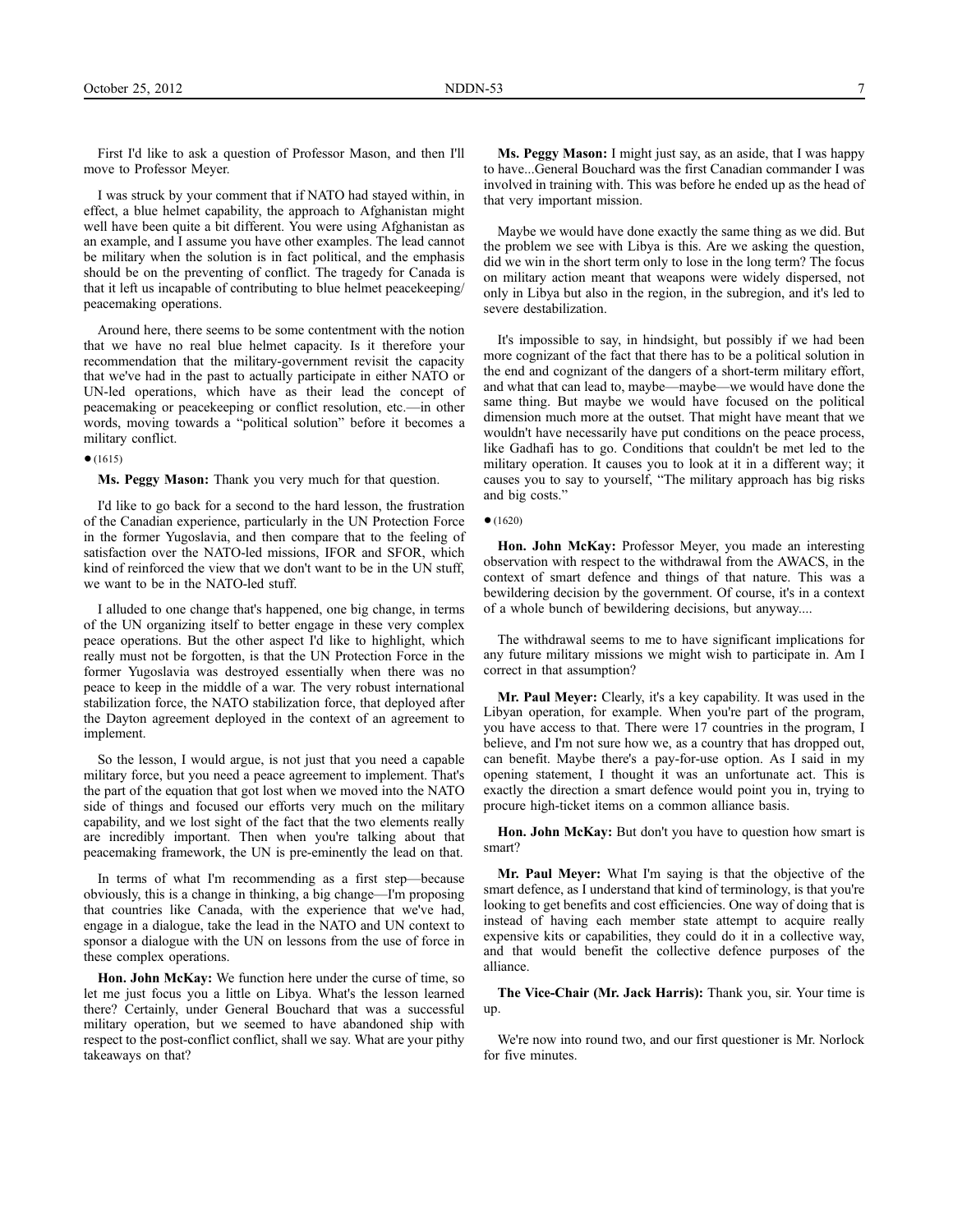**Mr. Rick Norlock (Northumberland—Quinte West, CPC):** Thank you very much, Mr. Chair, and my thanks to the witnesses for appearing today.

My question is for Mr. Meyer. The question will carry on with the Libyan thing, but with a little different twist. The Libyan mission required some level of coordination with regional partners such as the Arab League and the African Union. Something that is discussed a great deal within the strategic concept is the need for NATO to establish stronger partnerships with countries or regions that are not members of the alliance.

In your opinion, how important was it for the mission in Libya and for future missions that NATO build strong working partnerships with other countries or regions, similar to or like the African Union or the perhaps within the Asia-Pacific countries?

**Mr. Paul Meyer:** In short, I think it's very important that those partnerships be developed.

In the absence of the Arab League call for active military engagement in Libya, I don't think the operation would have happened. NATO would have been ill-advised to have attempted that without the political cover, if you will, that came from having an Arab association of states in that region, and afterwards the African Union also, I recall, had a political endorsement. That's an excellent example of reaching out. While there was a very token participation by Qatar in that operation, the political blessing was invaluable in terms of the credibility, and ultimately the acceptability, of that intervention.

Again this has to be thought through more in ongoing consultative processes to identify some of those potential partners and build up.

Peggy's quite right. The ideal would be to do all of this under the UN, where you could fuse a civilian and a military capacity, but the military dimension of the UN, even though it's in the charter, was never realized. So we have to find a way. NATO provides the most sophisticated military capability, but it has to ensure that others feel part of the action, that they have a voice at the table. That working out is still in flux, I would say, to get the proper way that other partners feel they can have a political say and not just their contribution to the enterprise.

 $•(1625)$ 

**Mr. Rick Norlock:** Are you saying that since they share the same continent, the African Union and the Arab League should be more involved in the Libyan situation rather than NATO?

**Mr. Paul Meyer:** I think there has to be greater responsibility, and to be fair, I think the African Union in particular has moved along that route. But one also has to acknowledge the limited capabilities of many of those states.

A good example of this NATO force multiplication, if you will, that I would advocate was that NATO agreed to provide strategic airlift to African Union forces in connection with the mission in Somalia, an African Union/UN-blessed mission, but the reality is that without the help of a sophisticated military-heavy airlift, those troops couldn't readily get in and be supplied, etc. So I'd like to see more of this.

The reality is that NATO is an alliance of fairly developed states. They have capabilities that the majority of other states lack. Yet those other states should have a role, and can provide, let's say, the infantry, or can provide some basic elements. But if NATO could come with those more sophisticated aspects and assets, I think that represents a very reasonable and solid way of performing both the military function as well as clearly having an expanded political partnership. Those are the routes of the future, in my mind.

**Mr. Rick Norlock:** Thank you.

I'd like to switch gears now and head into outer space.

Professor, you—

**The Vice-Chair (Mr. Jack Harris):** If you can do that in 30 seconds or so, that would be great.

**Mr. Rick Norlock:** I guess I'm going to have to *Star Trek* for another question.

**The Vice-Chair (Mr. Jack Harris):** You have 30 seconds, so you can....

**Mr. Rick Norlock:** I want to talk about the disarmament in space, and about the fact that, yes, we can have the big players. We have 60 nations currently engaged in space for a myriad of reasons, whether it be defence, security, or communications.

I'm wondering to what extent, from a weaponization perspective, should NATO have a role with respect to securing outer space.

**The Vice-Chair (Mr. Jack Harris):** I have to ask you to make it succinct, Mr. Meyer.

**Mr. Paul Meyer:** Yes. I think NATO consultations on how to safeguard the current benign environment of outer space are very much an appropriate political task for the alliance.

**The Vice-Chair (Mr. Jack Harris):** Thank you, sir.

Our next questioner is Mr. Kellway, for five minutes.

**Mr. Matthew Kellway (Beaches—East York, NDP):** Thank you, Mr. Chair, and through you to our witnesses, thank you very much, both of you, for your very interesting presentations today.

Ms. Mason, you were about to talk about your proposal, I think, before Mr. McKay cut you off with his poetic flourish about the curse of time. I'd like to hear a little more about that proposal, about Canada sponsoring a dialogue at the UN about the use of force. I don't know whether your proposal is incomplete, but would you like to finish that?

I'd like to hear what you anticipate would emerge from such a dialogue.

**Ms. Peggy Mason:** Thank you very much.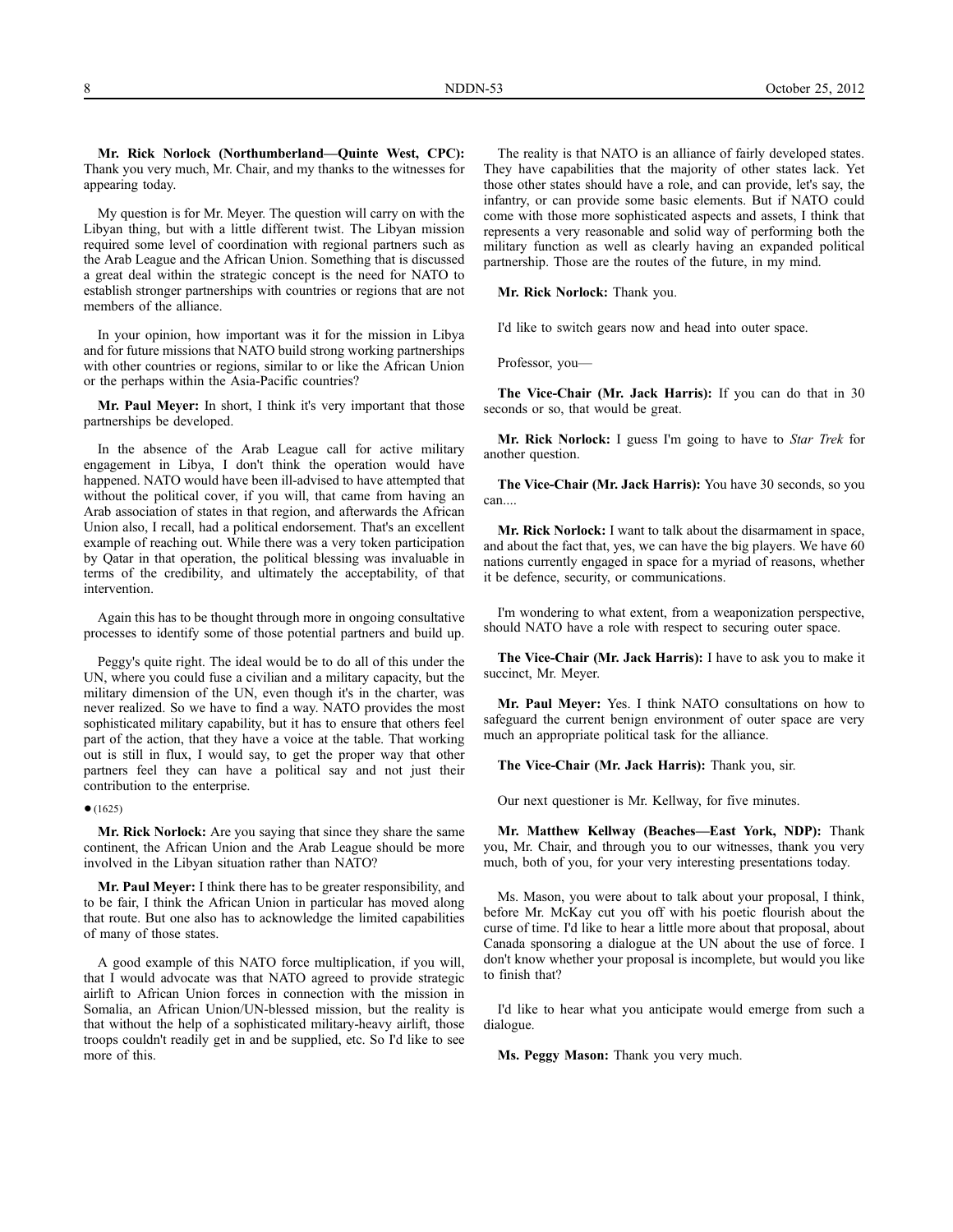There's been quite a vigorous ongoing process on the UN side examining lessons learned from UN-led missions, so blue helmet missions. There's a lot of good work going on there. But the UN, as an organization, cannot be seen to be standing in judgment over NATO-led operations, so there isn't the same kind of broad examination. Individual NATO countries are looking at their experience in Afghanistan, for example, but there isn't that rigorous looking at some of the key issues that have arisen, which has been very problematic in the UN context.

In particular, it's this issue of the limits of the use of force. No matter how robust your military capability is, the aim of a stabilization mission, whether UN or NATO, is not to end up going to war with the parties; it's to stabilize the situation. What are the limits of the use of force? How many have to be inside the tent to make it work versus isolating the spoilers? The UN has gone quite a long way in that discussion with respect to its mission, but I think it's fundamental that we bring in all of the hard-fought NATO experience on this. That requires Canada to sponsor it.

Now there are other elements, too. The second element to look at would be the challenges of divided missions, where the political and military leadership is separate, as in a NATO-led mission and a UN mission, versus an integrated mission, which is the UN model. Look at that, and if it is a bridge too far to get many NATO countries to reengage under UN leadership, can we look at ways that we can minimize the problems of the divided leadership?

Canada, talking to other NATO countries, and then sponsoring this dialogue in the UN.... The UN would have to be involved, and there are mechanisms to do this.

#### $•(1630)$

**Mr. Matthew Kellway:** So you anticipate, then, that we will come to a conclusion about the limits of the use of force, and presumably in a more creative or constructive way. Do we start talking about this broader inclusive and credible political framework you've mentioned? Does that exist on a drawing board in the UN presently, in your mind? Can you lay it out a bit for us in a very short period of time?

**Ms. Peggy Mason:** In a nutshell, it depends on every single mission. There are, in fact, now on the table at least a couple of very comprehensive proposals—it's late in the day—for bringing, for starting, for making a major effort for the first time to develop a comprehensive political framework for Afghanistan. The latest one would be the International Crisis Group's very comprehensive recommendations with respect to a UN-led process, which would involve all of the troop contributors to ISAF and the others to develop.... You have to negotiate the framework.

**Mr. Matthew Kellway:** Is the political framework specific to each set of circumstances?

#### **Ms. Peggy Mason:** Yes.

**Mr. Matthew Kellway:** The political framework you're talking about is not housed in the UN, in terms of structures, authorities, relationships. It's specific to a conflict or some sort of crisis.

**Ms. Peggy Mason:** The UN has the general understanding of the elements that are required, but essentially by "political framework" I mean ideally, in the best case, we're talking about a peace agreement that's been negotiated and then you can implement it. That is the best

case. Okay, we don't have a peace agreement, but do we have a peace process? Are all the parties that need to be in the peace process there? Are most of them there? Are enough of them there? That's the political framework. Are all the key regional players there?

The issue over and over and over again with Afghanistan was the role of Pakistan, but lecturing and hectoring and threatening Pakistan to stop playing a negative role and start playing a positive role could really only be achieved in the context of a comprehensive peace process that met Pakistan's needs. That's the kind of thing that needs to be discussed. Really, the UN is the one that has the expertise to lead on this, but others have very valuable input to give from their experiences in Afghanistan and elsewhere.

**The Vice-Chair (Mr. Jack Harris):** Thank you very much, Mr. Kellway. Your time has now expired.

#### Next is Mr. Harris.

**Mr. Richard Harris (Cariboo—Prince George, CPC):** Thank you, Mr. Harris.

I'm a guest at today's committee meeting, and unfortunately we didn't have the text from either of you, so I'm having to remember some of the things you said. Maybe being a newcomer is a benefit because I'm hearing some things that really I have to ask about. They may sound a little simplistic.

Ms. Mason, you talked about an effective political framework being in place, or created somehow prior to a military action. I'm thinking that in so many of the countries we're talking about, where they're led by murderous forces like the Taliban, dictators who have lived only by the gun and for the gun for the sake of power...it sounds to me like somewhat of a pipe dream to think that the UN, which incidentally gives so many stages to someone like the dictator of Iran, and in my opinion has lost a lot of credibility by doing that, certainly among the western nations.... It sounds like something of a pipe dream to believe that creating an effective political structure, as you put it, could actually happen prior to a military action.

How can you justify the statement that perhaps it could have worked in Afghanistan? Even the thought of getting that together in Afghanistan, given the circumstances there...it seems unbelievable that we could have had something like that.

#### $•(1635)$

**Ms. Peggy Mason:** Thank you so much for the question.

In fact, of course, hindsight is always a wonderful thing; everything is so much clearer in hindsight, and I'm very conscious of that.

First of all, we have to distinguish between a military action and a stabilization action or a crisis management action. So the very first actions that were taken in Afghanistan, which were clearly to rout out the Taliban, are not what we're talking about in terms of post that activity, the stabilization effort, which NATO ultimately came to lead.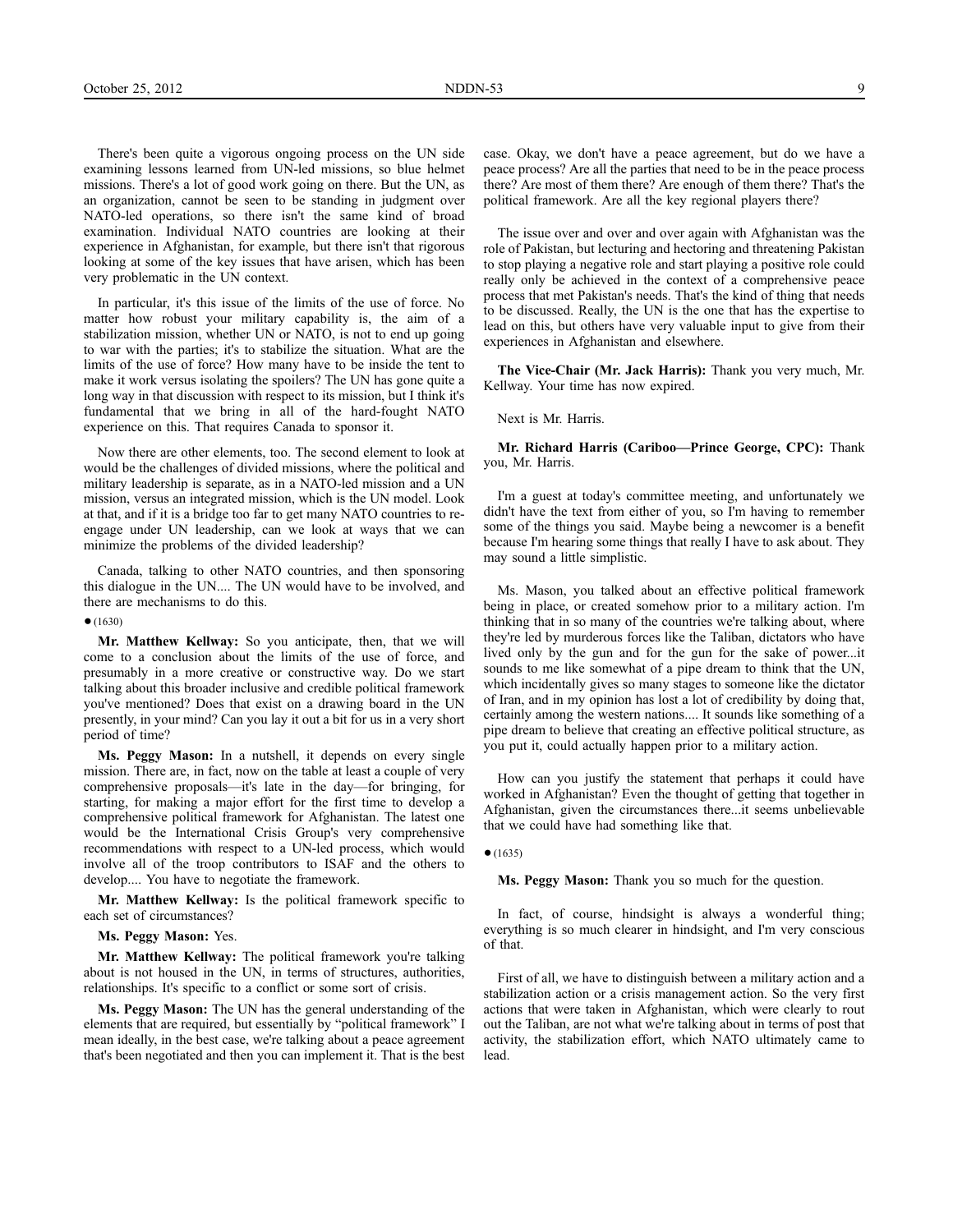In fact, in that context, the international community did try to put in place a political framework. It started with the Bonn agreement and it became the London agreement. There was a very wide framework. The problem was it left out a key actor, the Taliban, and the Pashtuns, to a large extent, who were the single biggest ethnic group in Afghanistan. In hindsight, many have said, and in fact Brahimi said it at the time, that the best time to negotiate that agreement was when the Taliban were incredibly weak and almost decimated.

If there had been an inclusive political framework then, things might be very different now, but because there wasn't one, ultimately the military action was not sufficient to stabilize the situation. And everyone knows the situation we're in with Afghanistan now.

**Mr. Richard Harris:** If I can just make a point, my point was that organizations like the Taliban, no matter at what strength they are, really have no mind for any type of an effective political framework or structure that had any sense of democracy where the people actually had a voice. That isn't how they've operated over the many decades or centuries that they've been in power or seeking power in Afghanistan.

How could they be expected to magically be willing to participate in setting up an effective political structure? It doesn't seem possible. It's just not them. It never has been. They've indicated it never will be. They want complete power, and control by force, which is the only thing that they've clearly demonstrated they know. Anyone who stands in their way will be killed.

How can you get that politicized?

**Ms. Peggy Mason:** Of course, they don't go back for centuries. They're a creature of the arming of the mujahedeen and the training in the madrasas, when encountering the Soviets when they were in Afghanistan.

To bring it down to the hard realities, we didn't negotiate with the Taliban when they were at their weakest. This was after the American military action in the wake of September 11, which Canada participated in with certain forces. We didn't put a political framework in with them then when they were at their weakest. Now we—maybe not Canada, but the United States and others, certainly the U.S.—are engaged in negotiating with them when they're much stronger. In the end you have to negotiate. My argument is we would have been much better off if we'd been aware at the outset of how important that was. That was the best scenario for negotiating. Now we're probably in the worst scenario. But those negotiations are taking place because there has to be an end to the war, and the war cannot end by military means, as has been demonstrated so dramatically over what's now the longest war the United States has been engaged in.

 $•(1640)$ 

**The Vice-Chair (Mr. Jack Harris):** Thank you, Ms. Mason.

Our next intervenor is Mr. Choquette, another guest to our committee.

Welcome, sir.

## [*Translation*]

**Mr. François Choquette (Drummond, NDP):** Thank you, Mr. Chair. Thank you for coming to testify before us, ladies and gentlemen.

My questions go to Ms. Mason.

First, I would like to say that I totally agree with you. At some stage, we have to negotiate, of course. We would be better off starting right away if we are going to possibly reach negotiated political solutions. Certainly, the armed option should be the last one. In that respect, I think there should be a lot more blue helmets from Canada. We had them before and the country was proud of them.

To what extent does NATO's new strategic concept incorporate the lessons the organization has learned in the last decade?

**Ms. Peggy Mason:** I will answer in English, if I may.

## [*English*]

That gives me an opportunity to speak on the nuclear side for just a second. In my written remarks I associated myself completely with Ernie Regehr's comments on nuclear disarmament. I certainly agree with Paul Meyer and what he said. In other words, one of the things about the strategic concept that I find very encouraging is that it really reduces the role of nuclear weapons.

It also recognizes—and I welcome this recognition in the strategic concept—the importance of conflict prevention and what needs to be done after. A reference was made earlier about what's happening in Libya. There is, of course, a very comprehensive UN mission now in Libya trying to handle the huge post-conflict nation-building effort. I wish there were capable military forces from NATO countries as part of that mission. I hope I didn't sound too negative in my comments.

I think NATO has learned extremely valuable lessons with respect to what is required for crisis management and for conflict prevention and conflict resolution. But there are still some big lessons to learn. I focused in particular on this lesson about the primacy of the peace process, however difficult it may be. I agree with Mr. Harris that this is not an easy task. None of this is easy. That's why we have to bring our best game to the table if we're going to be able to do this. That means we need the best militaries, but it also means we need the best political framework, and the UN has the preeminent expertise there. Of course, NATO can play in and assist with that.

#### [*Translation*]

**Mr. François Choquette:** I agree with you.

To what extent are NATO's rules and structures put to the test because of the nature of current conflicts, modern ones? In other words, what will be NATO's biggest challenges in the future?

#### [*English*]

**Ms. Peggy Mason:** Perhaps while I'm collecting myself you can answer.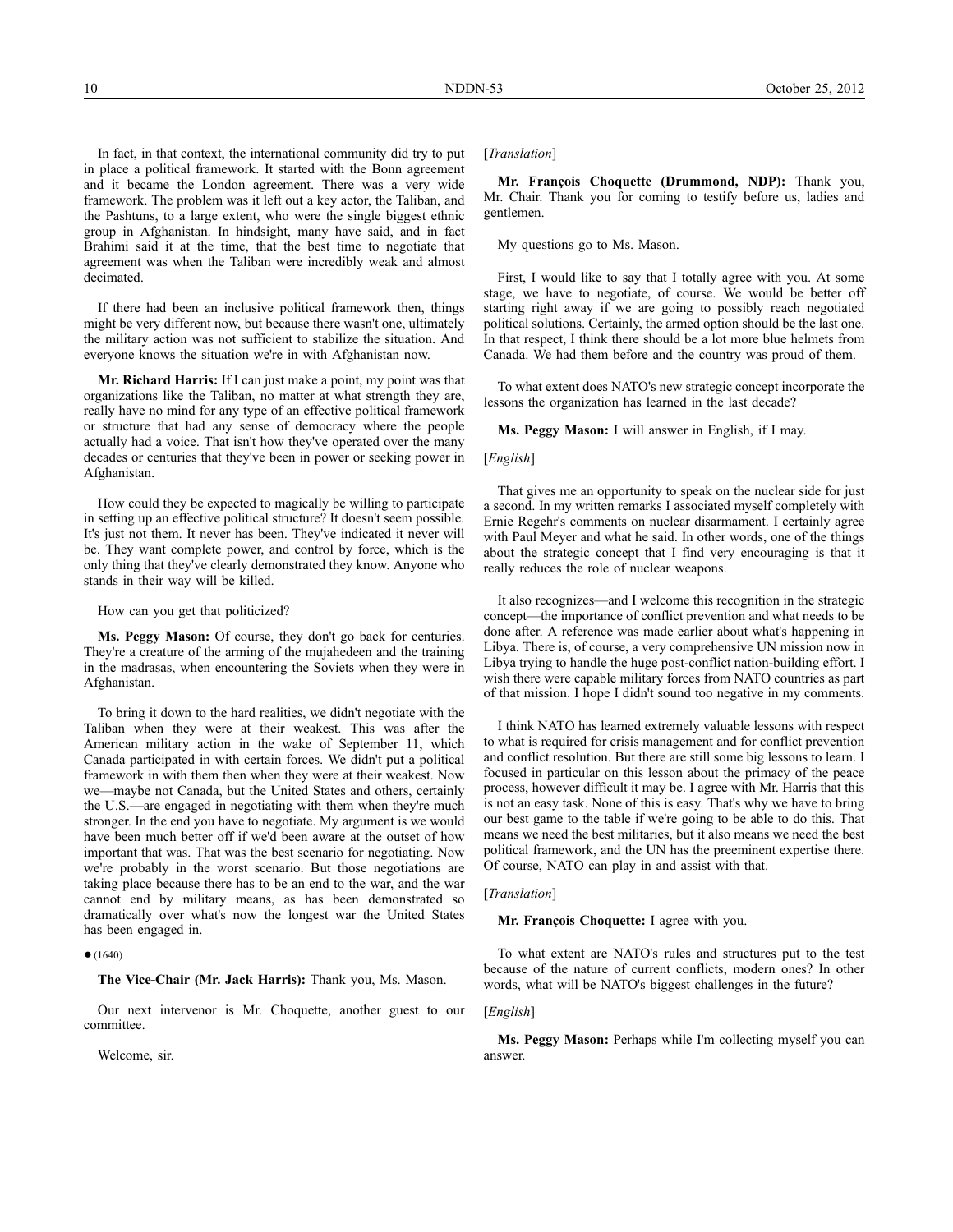**Mr. Paul Meyer:** I feel that I did flag in my opening statement the cyber security area. This is an emerging realm. It's one that has not yet been weaponized, but it could very soon become so, and I think it's incumbent on the diplomacy here that has lagged way behind military developments. Here, NATO has begun to look after its own cyber defence, and that's helpful. But I think it also should see in this conflict prevention prism the capacity to start negotiating with the Russians and others about a confidence-building regime, a regime of restraint regarding possible offensive cyber operations. That's an element of emerging challenge that could be usefully taken advantage of.

As well as developing these complex but important crisis management mechanisms, you have the partnering with other states so that those that are contributing in some way to a mission that the alliance has been asked to undertake also feel they have a political voice in these processes.

 $•(1645)$ 

**Ms. Peggy Mason:** I wonder if I can just add another point.

**The Vice-Chair (Mr. Jack Harris):** Briefly, please.

**Ms. Peggy Mason:** I would point to the work that NATO is doing on counter-piracy with respect to offshore Somalia, for example. This is a new area for NATO in terms of crisis management. Huge amounts of money are being spent. I would argue this dialogue that I'm talking about with the UN might cause countries like Canada that are participating in that action to look at whether money would be better spent if we really looked at the kind of stabilization, force, and political framework agreement that might be required to stabilize Somalia.

Counter-piracy is a never-ending operation because young men don't have jobs and there's a never-ending supply of them out there engaging in very lucrative and innovative acts of piracy. Yes, it was wonderful that NATO stepped into the breach to help, but it really should be seen as a short-term focus while looking at how we can really get in on a comprehensive solution to the problem of a destabilized Somalia.

**The Vice-Chair (Mr. Jack Harris):** Thank you very much.

We now have Mr. Sopuck. You're next for five minutes.

**Mr. Robert Sopuck (Dauphin—Swan River—Marquette, CPC):** You talked about the development of a political framework in Afghanistan, and I presume you meant a democratic political framework. Functioning democracies require functioning institutions, and that's a word I hadn't heard anybody bring up. As Fukuyama writes in his book, *The Origins of Political Order*, which I'm sure you're very familiar with, the development of institutions takes centuries, and a culture has to change over an immense period of time in order to create the institution that will then create a country that has order, like our country has, like Britain has.

How do you develop a political framework for a country in the absence of functioning institutions, say, within a culture that's a tribal culture?

**Ms. Peggy Mason:** Of course, the political framework is there to start the process. Again, in Afghanistan many of these elements are there. There is a huge effort to try to build proper, effective democratic institutions. The missing element in Afghanistan wasn't

that there wasn't a political framework in Afghanistan; it was that it wasn't an inclusive political framework. In effect, it privileged one side in a civil war and left out the other side. That has caused extreme problems for the credibility of the government, for example. Many of the Afghan people would say, "Why are the warlords who abused us here, there, and everywhere now the privileged members of government?" It's not only the Taliban that they criticize.

So it's not that there wasn't quite an extensive institution-building effort identified in the political framework for Afghanistan; it was this one aspect of it, which I'm arguing is a critical aspect—an inclusive framework. That wasn't there, and unfortunately that's undermined the whole thing.

**Mr. Robert Sopuck:** I think, however, in less developed countries tribalism is almost innate; tribalism is almost genetically in us. That's why the development of functioning institutions took centuries, because we have to overcome our tribal nature. When you throw in endemic corruption and tribalism, I become less optimistic all the time.

One of my roles in Parliament is as chair of the Canada-Ukraine Parliamentary Friendship Group. That is a European country that, of any country, should have developed into a functioning democracy, and yet it's not even happening there.

When you look at where Afghanistan is, I don't know.... Help me out here.

## ●(1650)

**Ms. Peggy Mason:** You're wise to be very concerned and cautious.

This effort that we're talking about is really, as you have identified, an effort to short-circuit what took a very long time to develop in our own countries. It's an effort at social engineering, let's be blunt.

My argument is that if we're going to do it, we have to bring our best game to the table. That means that we really have to be sure that we, on every side, in NATO, at the UN, are capturing the lessons on what works and what doesn't. Even then there aren't any guarantees, but there's a better chance to maybe make it work, and also to be realistic about how much you can achieve over what period of time.

Afghanistan never got into full stabilization, so it was never able to get on to the next phase. President Karzai had to spend most of his time shoring up alliances, covering his back, because of the ongoing, in effect, civil war. It was the worst case for doing what everyone has to agree is an extraordinarily difficult task.

**The Vice-Chair (Mr. Jack Harris):** You have about 45 seconds.

**Mr. Robert Sopuck:** Again, it's fundamental to policy-making to decide whether it's even possible or not. While I'm a "glass is half full guy" most of the time, when you look at some of these situations —and you think of that poor girl who was shot in Afghanistan for wanting to go to school—I think for the enemies of western civilization, that is a mentality. I don't know how you deal with that in a rational way.

**Mr. Paul Meyer:** It was in Pakistan.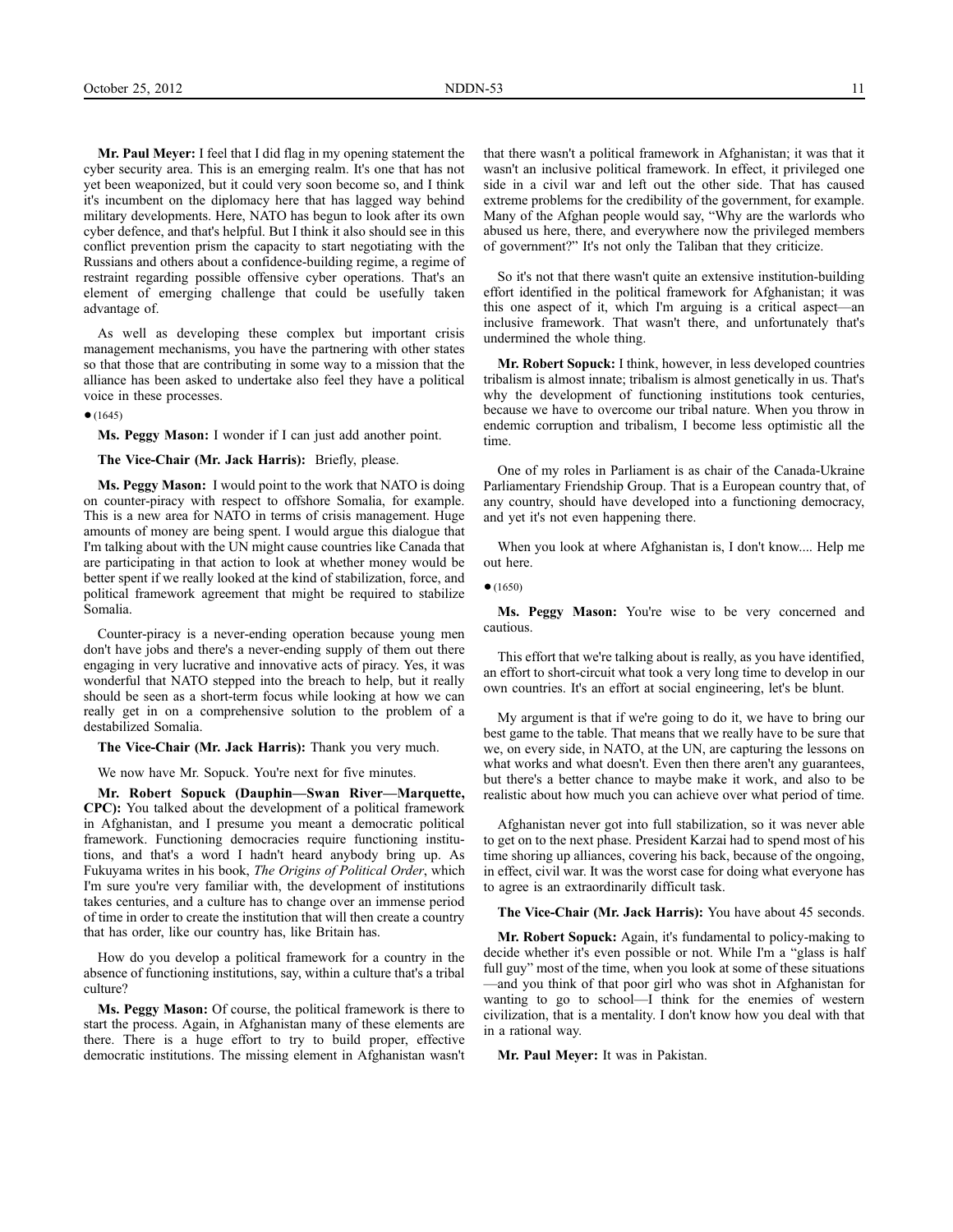All you could say is that's a diverse country. There are secular forces and more reasonable elements there. There's an active lawyers' association. Unfortunately, it's a messy landscape, but I don't think we can throw up our hands. We have to look at ways of identifying who are, in a way, the allies of our liberal democracy, or at least potentially who are working to build up their institutions, and try to aid those local advocates as much as possible.

**The Vice-Chair (Mr. Jack Harris):** That's your time, sir. Thank you very much.

We're back to Ms. Moore.

[*Translation*]

**Ms. Christine Moore:** Thank you.

My question goes to Ms. Mason.

The committee has learned that, while NATO always turns to the UN for a mandate to conduct expeditionary operations, the alliance does not need a UN mandate to undertake a mission, particularly in defence of an ally. Knowing that, and in that context, what should NATO do when the UN Security Council is paralyzed?

**Mr. Paul Meyer:** Do you mean when the Security Council is deadlocked?

**Ms. Christine Moore:** Yes, when it is not moving forward on a given issue.

**Ms. Peggy Mason:** Thank you for the question.

[*English*]

Your question is a very good one.

It was very interesting, if you consider the past testimony of the NATO representatives on this issue—Deputy Assistant Secretary General James Appathurai, for example. He emphasized how important it was for NATO to have the legitimacy of a UN mandate, and he noted that there was only one occasion where for a short time, because of the blockage—and of course he was talking about Kosovo—military action was taken without a UN mandate, and ultimately there was a retroactive endorsement by the UN, if you will. I would point to that because one of the things NATO has learned through the operations it has been engaged in is how fundamentally important having that UN authorization and legitimacy is.

In our previous discussion we talked about how difficult these actions are. Without UN authorization, they are infinitely more difficult, and that is part of the issue with respect to Syria, I would suggest. It's just so difficult to have the necessary broad legitimacy in your operation—to have, for example, Arab participants in the Libyan operation because it was broadly supported by the international community and had that important UN sanction. That is so fundamental to the success of an operation.

I will say right now that it doesn't mean there might not be some exception in the future where we say, oh, the council is so blocked, and we really believe we have to act even without it. But that should be seen as an extraordinary exception in extraordinary circumstances, because you're making your chances of success that much more difficult.

I don't know if that answers your question or not.

 $•(1655)$ 

[*Translation*]

**Ms. Christine Moore:** If I understand correctly, you are saying that NATO has more of an interest in working to help the Security Council out of its deadlock or its paralysis than in deciding to operate without UN backing.

**Mr. Paul Meyer:** I would like to clarify something. Under international law, only the Security Council has the right to authorize the use of force. NATO cannot legitimately act alone.

The problem with the Libya mission is that, at the Security Council, Russia and China abstained on the resolution authorizing the use of force. They were disappointed, so to speak, with the way the mission was conducted and with the fact that they lack political control and influence over NATO actions. This is the root of the current problem with Syria. They do not want a repeat of what Moscow and Beijing see as the mistake, the failure in Libya.

[*English*]

**The Vice-Chair (Mr. Jack Harris):** Thank you, Mr. Meyer.

Our next intervenor is Ms. Gallant.

**Mrs. Cheryl Gallant:** Thank you, Mr. Chairman, and through you to our witnesses.

First of all, this question is for Mr. Meyer. Given that your organization and you, yourself, promote disarmament, do you see the proposed missile shield through Europe and the U.S., and Australia as well, to detect and intercept launches by Iran as necessary?

**Mr. Paul Meyer:** There are elements there. I think at the moment it's not a capability that I would give priority to. Iran doesn't currently have a long-range ballistic missile capability, and I don't think the relative threat perception in Europe would warrant a big effort on this front. Part of the difficulty is that the same system, the Aegis standard ballistic missile system, which is deployed by the U. S. on behalf of NATO at this stage, is one that is in the process of development and expansion. Down the road, some of the missiles that are envisaged for that system have a capacity in terms of velocity that would allow them to intercept a Russian missile. That is really the worry that has led Moscow to object to this. They've asked for legal, written assurances from Washington that this would not be the case, and Washington has demurred on that.

My own sense is that with Iran, the emphasis should be on the current ratcheting up of diplomatic pressure and isolation on Tehran, until such time as it takes some action to reassure the international community about its intentions, particularly regarding its nuclear program. In my mind, that's where we should be focusing our energies, our investment, for the current period.

 $(1700)$ 

**Mrs. Cheryl Gallant:** Do you believe that Iran's nuclear capability is solely for peaceful purposes, for medical isotopes and energy?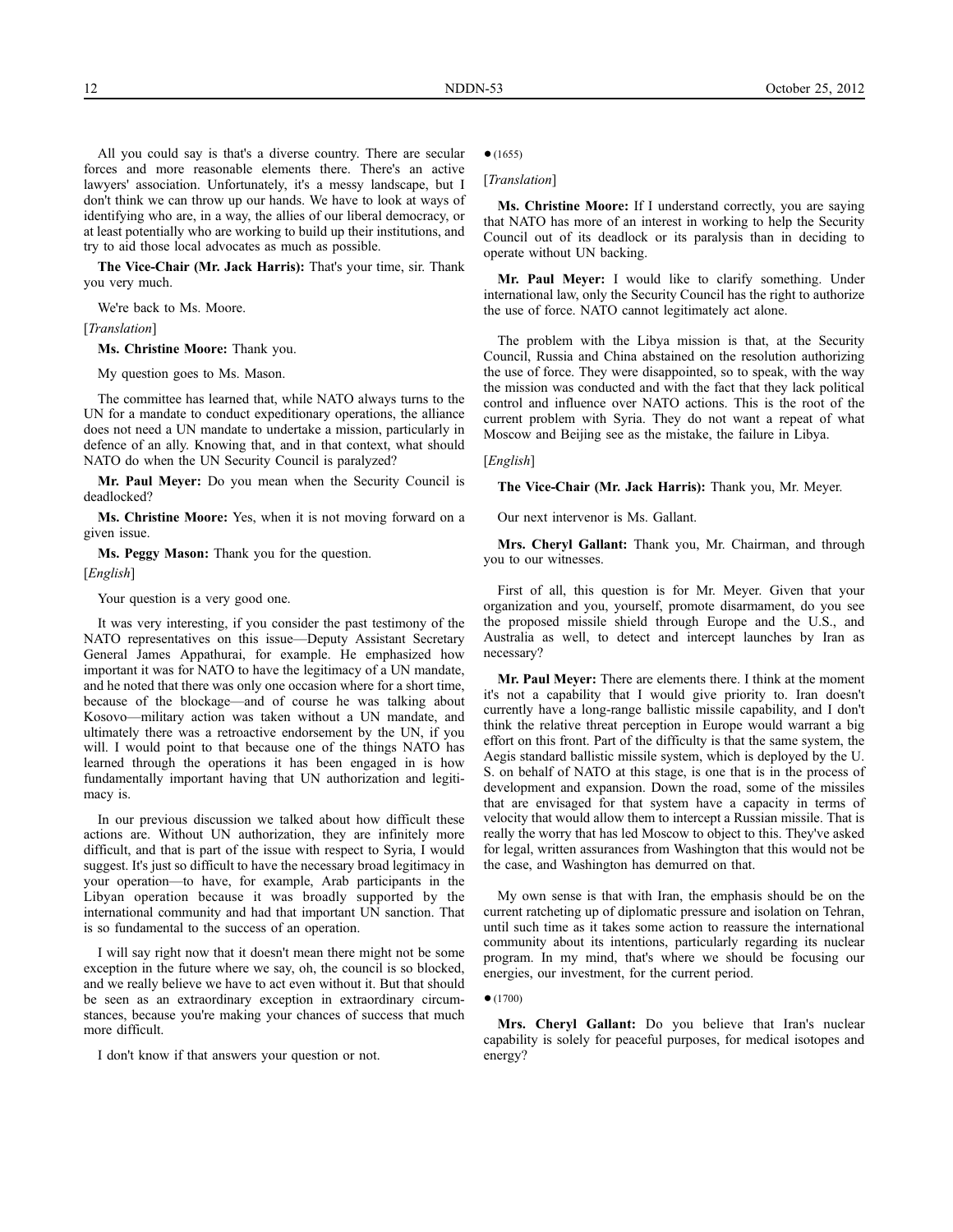**Mr. Paul Meyer:** I think its direction is still unclear. That is why there's a need to have it cooperate fully with the International Atomic Energy Agency. The objective of the sanctions the UN Security Council has passed on Iran is to encourage it to make that cooperation. As authoritative a presence as the director of national intelligence in the United States has indicated that they do not have an indication that Iran is currently engaged in a nuclear weapons development program. But there are clearly doubts about its operations that merit full exposure and cooperation, as long as Iran, as it is, remains a non-proliferation treaty member state.

**Mrs. Cheryl Gallant:** Part of the rationale for a nuclear capability on the part of NATO nations who have it is that by virtue of a highly democratized country with a capability in Europe, the perceived need for a nuclear capability by smaller countries is lessened. They don't feel they have to put money or effort into a program because somebody there will protect them also.

Do you see this as a concrete reason for these NATO countries to be nuclear-capable?

**Mr. Paul Meyer:** Not for the longer term. Again, the alliance says it wants to put the conditions in place for a nuclear-weapons-free world, in accordance with the NPT obligations that all the NATO member states have signed up to. I think that's a positive statement. What I'd like to see is more energy and action towards achieving it.

Frankly, from a purely military perspective, the best outcome for NATO, and the west more broadly, would be if tomorrow you could eliminate all nuclear weapons, because NATO and the west enjoy a massive superiority in conventional military power that would be even more dominant if there were no weapons of mass destruction out there as a potential deterrent.

So both from, you might say, a hard-nosed strategic benefit perspective as well as from the political obligation of achieving our goal of nuclear disarmament, I think more could be done there.

**The Vice-Chair (Mr. Jack Harris):** Thank you. Your time is up, Ms. Gallant.

Now we go to our next intervenor on the same side of the fence, or the same side of the room, at least, Mr. Strahl.

**Mr. Mark Strahl:** I would allow Ms. Gallant to continue with her questioning.

**Mrs. Cheryl Gallant:** Thank you, Mr. Strahl.

**The Vice-Chair (Mr. Jack Harris):** That's perfectly acceptable.

**Mrs. Cheryl Gallant:** The UN is certainly watching the situation in Mali very closely. You've suggested at length—and this question is for Ms. Mason—that NATO participate in blue helmet missions, and that had this been the case and applied in the Afghanistan conflict, the outcome would have been very different.

What role or mission type do you see NATO filling in Mali?

**Ms. Peggy Mason:** Again, I have to make one qualification, because I don't want to suggest there's any magic solution to any of this stuff. My argument with respect to how Afghanistan might have turned out is that we might have had a better chance, we might be in a better place now than we are after all this time and effort, if we had heeded some of the lessons from UN peace operations. I certainly do

not wish to suggest that there's some kind of magic solution to these very difficult situations.

With respect to Mali, it's a stabilization situation. It's a negotiation, and the UN is looking at what can they do. There's this very serious problem now of big weapons capability out there in the hands of very problematic elements, who are destabilizing the country, which has its own internal problems, but it had been stabilized, and then the subregion as well. So it would be a matter for the UN, and the country itself, in terms of identifying what help it needs. If it identifies that it wants external help in stabilizing the situation, and if the external help that it thinks it needs includes a military component, then there might be either a look at NATO offering forces in the context of a UN-led mission or, as I talk about in my paper but didn't get to, and which Paul Meyer talked about, there might be capabilities, there might be specific equipment, there might be an airlift, there might be other elements that NATO, with its advanced capabilities, could provide to help.

There's no one answer. It's really in the context of the UN working with Mali and the subregion to see what might be required and possible to stabilize, to get those weapons under control, and then how can NATO contribute to that, either as NATO or as individual member states.

 $•(1705)$ 

**Mrs. Cheryl Gallant:** I'll go back to Mr. Meyer.

What do you see as NATO's role in cyber security?

**Mr. Paul Meyer:** I mentioned, initially, of course, to get your own house in order, ensure that you have good cyber defences for the NATO system and for the systems of member states, and be in the position to assist them if they come under attack.

Last year there was a NATO cyber defence doctrine, a policy, that was promulgated, and that's largely where it is. That's good as far as it goes. I'd like to see it go farther, though. What I was suggesting is to begin looking at the diplomatic context for developing some norms of what is sometimes referred to as responsible state behaviour in cyberspace, to recognize that there's a potential offensive military use that probably should be prohibited or strictly regulated, given the unique nature and dependency of humanity on a secure and operating cyber....

Here's an example. We talked about conflict prevention. It's an emerging issue. It's open to early treatment. I think this would be an excellent initiative for NATO to take, to expand beyond, as I say, just it's own cyber defence.

**Mrs. Cheryl Gallant:** Mr. Chairman, the witness mentioned that NATO member countries could be of assistance if one came under attack. Now the key point in NATO is article 5. If a country is under attack, it's deemed to be an attack on all. At what point should article 5 be invoked should there be a cyber attack? And how would this assistance materialize?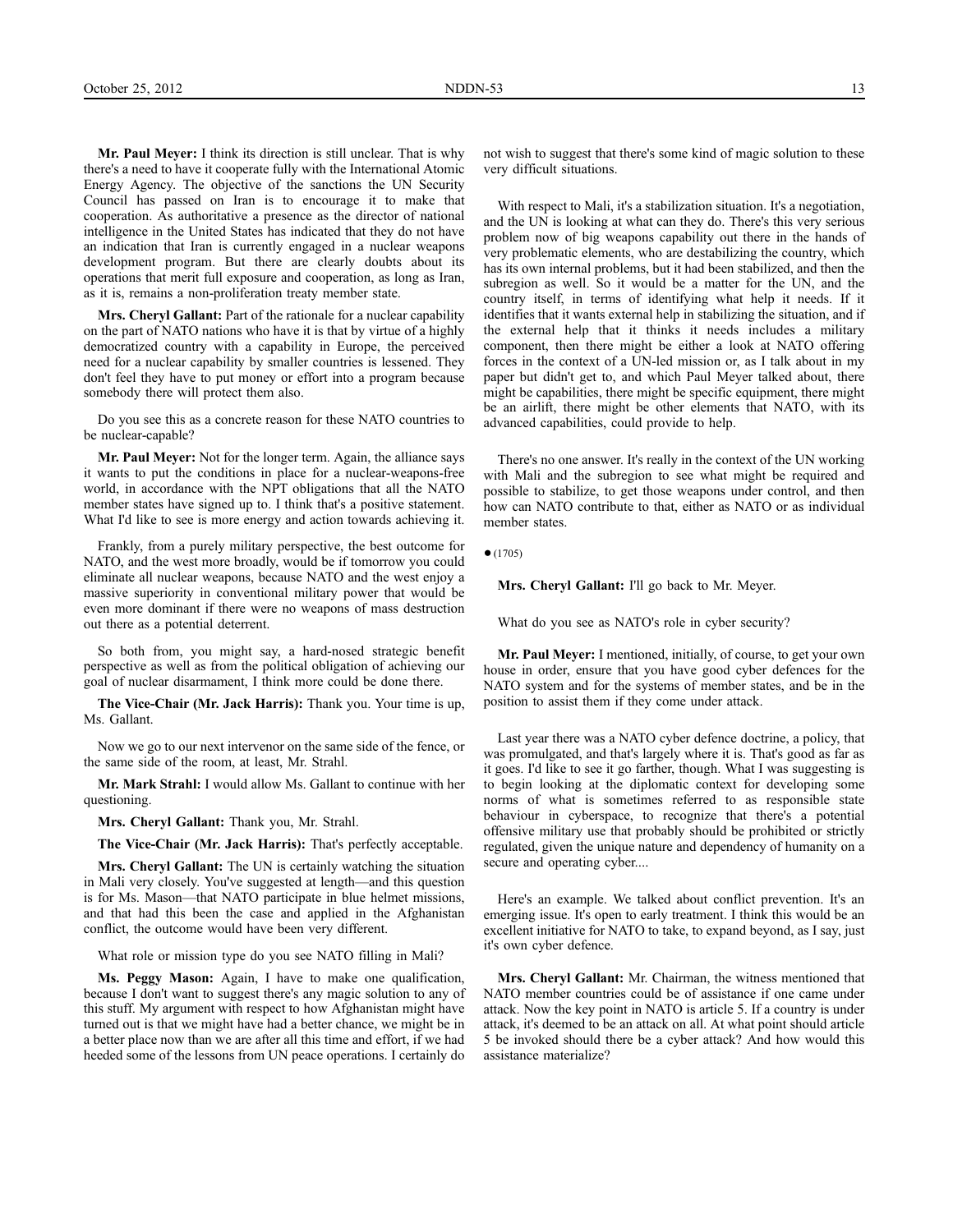**Mr. Paul Meyer:** Up to now, NATO has been reluctant to declare any cyber attack as the equivalent to an armed attack, which is what triggers article 5. So in the case of Estonia, you'll see it did not invoke article 5. That said, there's article 4 on consultation, and that was utilized. In the cyber defence doctrine that I just referred to, you will see that basically it says that if a member state feels the need for assistance as a result of a cyber attack, it can make a request and NATO will try to assist.

That's how it is being handled today. I think that's a reasonable approach within the alliance.

## $•(1710)$

**The Vice-Chair (Mr. Jack Harris):** Thank you, Mr. Meyer.

Our next questioner is another guest, Monsieur Larose.

Welcome to our committee. You have five minutes.

We have you on the list, Madame St-Denis. You are next after Monsieur Larose. Welcome to our committee too.

#### [*Translation*]

**Mr. Jean-François Larose (Repentigny, NDP):** Thank you, Mr. Vice-Chair.

My question goes to Mr. Meyer. Thank you for joining us today.

Could you please describe for us some of the strengths and weaknesses of the current nuclear disarmament and non-proliferation treaties?

#### [*English*]

**Mr. Paul Meyer:** Yes. There are a number of challenges before the international community in terms of non-proliferation, arms control, and disarmament, and part of that is of course to realize what the non-proliferation treaty, which is the most widely adhered to extant international security accord, with 189 states parties and only four states outside that regime.... The treaty calls for nuclear disarmament and for non-proliferation, and it calls for the peaceful use of atomic energy. There has been some progress in all those areas, but clearly a lot more could be done.

I think one area that has been mentioned and is part of the last review conference of the NPT in 2010 is a consensus document that has a number of action plans. One of those was to reduce the operational status of nuclear forces. As many of you will know, even over a generation after the end of the Cold War there are still almost a thousand deployed strategic forces in both Russia and the United States on so-called "hair trigger alert". I think the danger of that posture is something that needs to be addressed, particularly given the radically improved strategic situation and political relationship. That was one area that the states have signed up for but for which, frankly, action is not forthcoming.

Another area that Canada has been active on is the so-called Fissile Material Cut-off Treaty. Fissile material is the stuff you make nuclear weapons out of, so it's kind of a no-brainer that if you really want to achieve nuclear disarmament, one of the first things you will want to do is turn off the tap of the production.That has been an agreed goal of the international community for almost 50 years, and again, it was part of the NPT outcomes. Unfortunately, the Conference on Disarmament in Geneva, which was to negotiate

this treaty, hasn't been able to agree on a program of work since 1998, and we're now in a situation where countries are rightly saying that if the CD can't deliver, let's look at other ways. Canada is the traditional lead on a resolution, which is now before the General Assembly as we speak, that suggests setting up a group of governmental experts to help develop the content of this treaty.

I think it could even be more operational than that, but here's another example of something that is recognized as a priority and yet for years we haven't been able to deliver. The comprehensive test ban treaty is another. Again, eight countries are preventing it from entering formally into force. I'd like to see those countries do the right thing and bring that treaty.

**Mr. Jean-François Larose:** How much time do I have left?

**The Vice-Chair (Mr. Jack Harris):** You have another minute and a half.

### [*Translation*]

**Mr. Jean-François Larose:** The next question follows on from what you have just mentioned. I find it very interesting. After the end of the Cold War, you might say these things have been forgotten. But the threat is even greater.

What role could Canada play inside NATO in terms of nuclear disarmament and non-proliferation?

## [*English*]

**Mr. Paul Meyer:** I think we could try to regain some of the leadership role we had at the time within the alliance on these matters.

I refer to the importance of the consultative mechanisms. That's one of the jewels of the alliance, but again, they're only as good as you use them. There was a time when Canada was much more active in trying to challenge and push the alliance to have more progressive approaches to some of these issues.

I think there needs to be a revival of that mechanism. There's some very ambiguous wording at the end of the Chicago Summit statement that sort of suggests that we had better do more here, but I'm not aware of anything concrete having come.

The other is, don't be cavalierly unique here too. There are likeminded allies. Canada also needs to engage with those so that you have a greater clout within the alliance, which is, as you know, 28 states working on a consensus basis. You need to have friends on these matters.

I think there are many countries that would like to see more activity: joining up, partnering with the likes of Germany and The Netherlands, Norway, Turkey, and others to ensure the alliance remains credible and is seen as a positive force, not a drag on progress in arms control and disarmament.

I think those are the kinds of priorities I would advocate for Canada.

 $•(1715)$ 

**The Vice-Chair (Mr. Jack Harris):** Thank you.

Madame St. Denis, you have five minutes.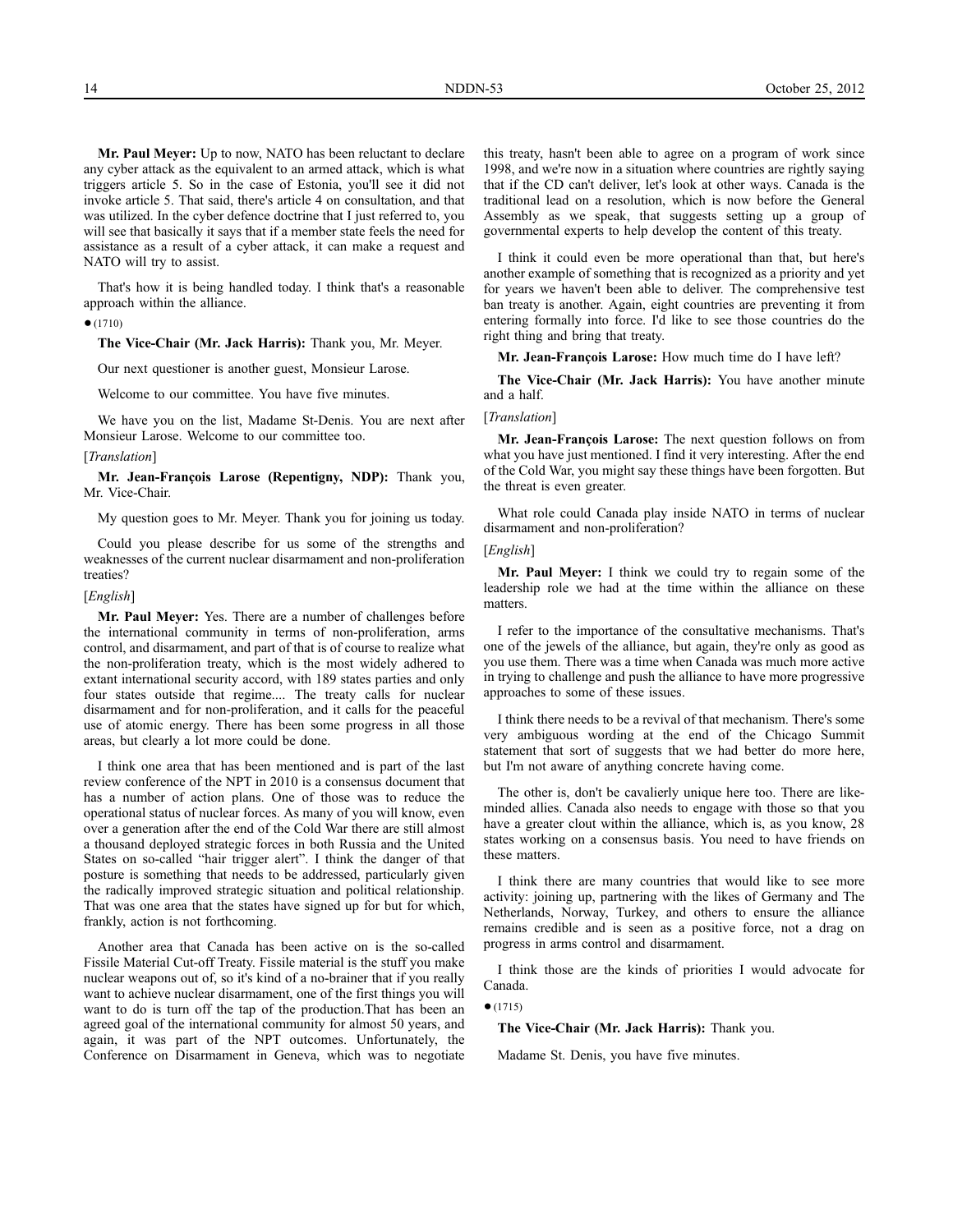#### [*Translation*]

## **Ms. Lise St-Denis (Saint-Maurice—Champlain, Lib.):** Thank you.

It is a pleasure to take part in this meeting of your committee, though I am just passing through and my knowledge of these issues is somewhat limited.

I am going to ask just one question about Libya. The committee has learned that the new government in Libya has not asked NATO for any post-conflict assistance. Which organizations generally play that role? Should NATO have any on-going responsibilities towards Libya, in your view?

## [*English*]

**Ms. Peggy Mason:** With respect to Libya, there was the Security Council resolution establishing a UN mission to try to carry forward and stabilize the situation in Libya and help foster the kinds of democratic institutions we were talking about earlier. It's a very comprehensive resolution under the UN lead. This is a mission that is led by the UN, so the military elements are under the authority of the UN head of mission. That means that if NATO is going to help, it would have to be individual NATO countries submitting forces, which I think would be extremely helpful. But also one would hope that there is a dialogue back and forth, because there are exchanges officers between NATO and the UN discussing whether it's NATO itself or individual NATO countries, whether or not there's equipment, whether or not there are specialized capacities that could help. It would be that kind of dialogue.

But because this is a UN blue helmet mission, the only way that NATO forces.... They don't need a request; NATO forces do not need a request to NATO to offer help to the UN, but that would be the way they would have to do it.

## [*Translation*]

**Ms. Lise St-Denis:** I will stop there. That is enough.

[*English*]

**The Vice-Chair (Mr. Jack Harris):** Thank you very much, and thank you for joining us today.

The next person on our list is Mr. Norlock. You can take your space again. You have five minutes.

**Mr. Rick Norlock:** Well, I'd be lost in space.

**The Vice-Chair (Mr. Jack Harris):** We wouldn't want to see you lost in space.

**Mr. Rick Norlock:** Through you, Mr. Chair, to our witnesses, I was listening to the discussion on nuclear disarmament concerning Iran, and you failed to mention the elephant in the room with regard to nuclear capability or incapability...the building nuclear capability; you and I may disagree on the extent of that, but I think it is the building; they almost admit it is. I guess the elephant in the room is Israel. There is a nation that is beginning to build a nuclear capacity and a nation that has a nuclear capacity, and of course Israel has her friends and her not so friends. That's what I think worries many of us.

Some of us—I'm just talking individually here—would be prepared to sit back and let the international community, through

the UN...which is very painstaking, because of all the push-pull. Some of us would be prepared to sit back and wait to see if in actual fact Iran is just looking for power by the atom. But here it says that it wants to wipe another country off the face of the earth; that country has a nuclear capability. What do you do about that in the context of nuclear disarmament in the Middle East?

## $(1720)$

**Mr. Paul Meyer:** It's a good point to put in the broader context. Obviously—

**Mr. Rick Norlock:** Actually, it's a very narrow context.

**Mr. Paul Meyer:** Broader in a regional context, to the Middle East. Remember, Iraq and Libya had covert nuclear programs at one time. They were cheaters under the NPT. They were exposed and they were dealt with, Libya with some cooperation. Syria has still to justify a very suspicious facility that Israel took out unilaterally in 2007.

So it is important to recall that it's not just Iran that is pushing the envelope on responsible nuclear behaviour under the NPT, and that in turn is a function of the tensions that remain in the Middle East.

I mentioned the NPT. I think it's important to work through that.

One of the decisions of that review conference in 2010 was that this year there should be a conference of all Middle Eastern states to talk about the possibility of a nuclear WMD-free zone in the Middle East. There is a facilitator, a Finnish diplomat, and Finland has offered to host this conference. The calendar is moving. It's supposed to be in Helsinki before the end of the year. It's one in which he's on constant shuttle diplomacy, trying to encourage all the concerned countries to show up. I hope very much that they do, and I think it would be, of course, very embarrassing if either Israel or Iran was the only one not to show up. I think there has to be continued pressure for responsible behaviour.

I mentioned the CTBT a moment ago.

**Mr. Rick Norlock:** Sorry, what are those acronyms?

**Mr. Paul Meyer:** I apologize. It's a professional *déformation*.

It's the Comprehensive Test Ban Treaty, the nuclear test ban. It's a very important accomplishment, yet not fully in force because of eight states. Three of those states—Israel, Iran, and Egypt—have all signed that treaty, but have not ratified it. It needs ratification to bring it forward.

A great conference-building measure would be to get those states to take a coordinated step for ratification.

Again, I think there are areas where well-intentioned outsiders and I put Canada in that capacity—can encourage the states of that region to be more responsible, to help them overcome some of their own mistrust, as well as to support the legitimate international organization dedicated to ensuring compliance with the NPT and safeguard agreements of the IAEA.

That's the kind of approach to the Middle East that I would support.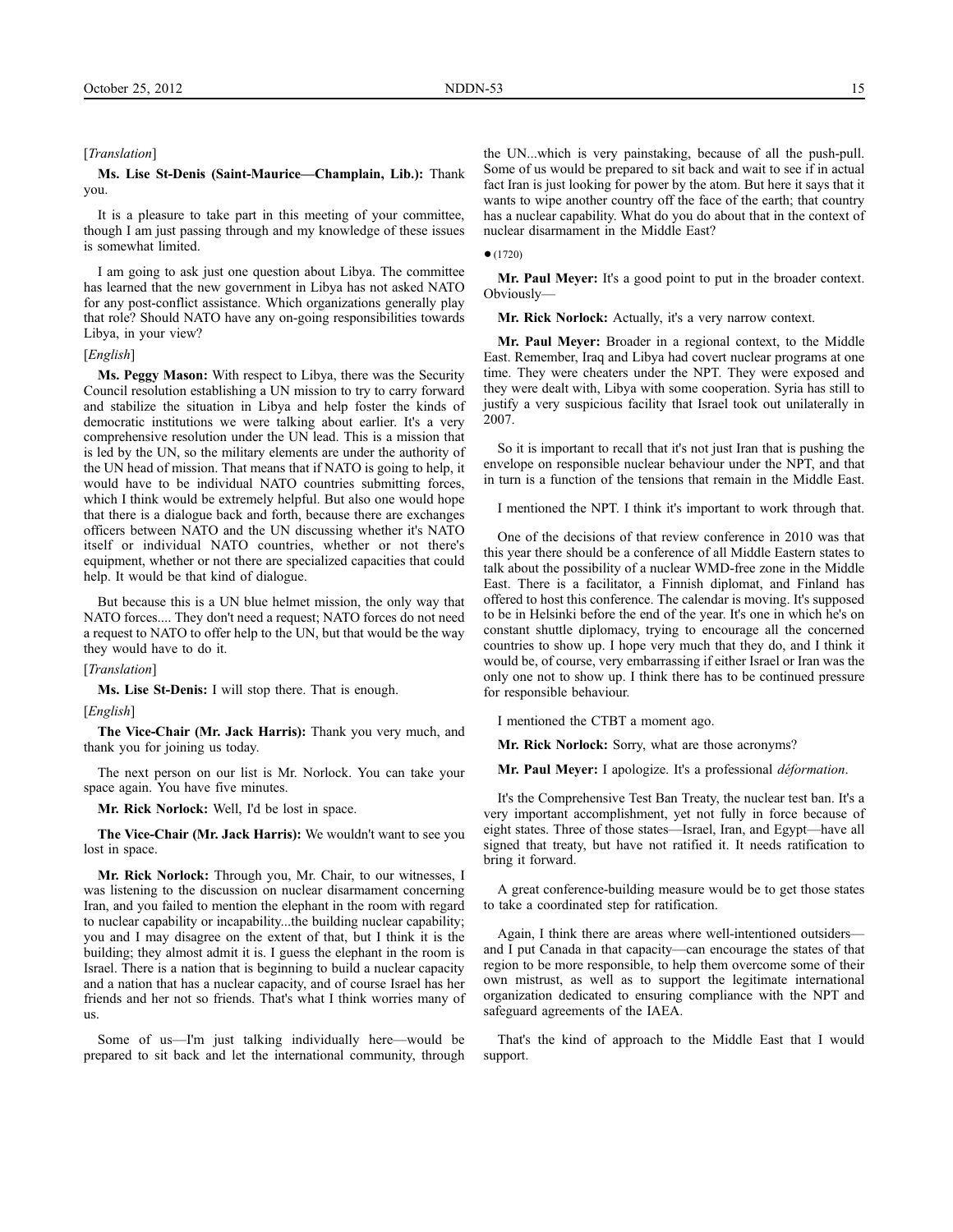**Mr. Rick Norlock:** I think some of that is happening, and Canada supports that, but Canada also says that if you're going to have a dance, you need partners, and right now we don't necessarily have those partners, if you assume that Iran does have a burgeoning nuclear capability.

How many minutes?

**The Vice-Chair (Mr. Jack Harris):** I don't think you have time for another question. You're already two minutes over time.

Thank you for that final comment, Mr. Norlock.

I see we're getting fairly close to our closing time, and rather than trying another round or dividing up the two minutes that are there, I may exercise the chair's prerogative and ask a question of my own.

We've heard about the responsibility to protect, and we've had witnesses before our committee talking about Libya, and you mentioned it here today, Ms. Mason.

I wonder if each of you could give us your views on the concept of responsibility while protecting, which is a new notion presented by the Government of Brazil to the UN Secretary-General in November of 2011 in the aftermath of the Libyan mission, calling for the international community to adhere to fundamental principles, parameters, and procedures when exercising the responsibility to protect. I think that's a new development and a nuance on top of the responsibility to protect doctrine. Would either or both of you have comments on that?

#### ●(1725)

**Mr. Paul Meyer:** I think it's of course incumbent on all member states that are contributing to a mission that they conduct themselves in accordance with international legal obligations, including human rights and humanitarian law. It's then necessary, since they always remain under national command, for those national commands to ensure discipline of their personnel, and if anyone is indeed guilty of violations of legal requirements, they are held to account and appropriately disciplined.

I think there have been various statements from the UN recognizing, in the past, that they have had members of UNauthorized missions and mandated missions who have committed criminal acts, therefore the importance of ensuring, for the reputation and future acceptability of UN missions, that the high standards are maintained.

I don't think it's a revelation by Brazil pointing out that there have been difficulties, but I think, at least in terms of its policies, the UN has largely responded to that.

**The Vice-Chair (Mr. Jack Harris):** You don't think it has anything to do with concerns about mission creep or changes in mission and the confusion of different states?

**Mr. Paul Meyer:** Personally, I haven't seen the Brazilian text, but my understanding is that to protect while undertaking a mission is a recognition that there is an obligation, obviously, to comply with international and humanitarian law, which limits collateral damage, so-called, and such.

Again, without seeing the specifics, I would just want to say that in terms of awareness of that responsibility, on behalf of the UN, I think it's fairly well developed.

**Ms. Peggy Mason:** Perhaps I could just add a couple of comments.

I did have the occasion to hear the Brazilian diplomatic representative make representations to another committee on this, and I think there was also this element, which arises out of the Libya discussion, about whether or not the mandate was strictly adhered to. Of course Paul Meyer has already talked about the fact that Russia and China both had concerns about whether or not the mandate turned into regime change when it clearly was not supposed to be regime change.

I think there is an area, again, where a divided leadership can make it easier to make this kind of argument, or can generate fears in this direction. If it's clearly a UN mandate and a UN command, and it's oversight by the Department of Peacekeeping Operations and strategic oversight by the Security Council, one would hope it would be harder to make the argument about the mandate. It's the Security Council's responsibility, in its strategic oversight, to make sure the UN is not straying from its mandate. So that's an area where I think there would be an advantage again, where you don't have this divided leadership.

There's another aspect I'd like to bring in as well, because this is an area where Canada—

**The Vice-Chair (Mr. Jack Harris):** Please do it very quickly because we're running out of time.

**Ms. Peggy Mason:** The goal of protecting civilians under imminent threat in the context of a mission is part of many of the mandates of UN missions now, and it's a very challenging area for the military to deal with. It's not combat operations: it's something entirely different, and doctrine has not kept up with this. That's an area where Canada could make a contribution, along with other likeminded.... How do you organize yourself, and what do you do in order to actually protect civilians? What are some principles we can develop here? The UN has gone some way down this road, but I think it would really benefit by NATO members engaging in that doctrinal development.

## Thank you.

**The Vice-Chair (Mr. Jack Harris):** Thank you very much.

On that note, we'll have to end.

Thank you very much, Ms. Mason and Mr. Meyer, for your presentations and your presence. It's been very enlightening. They are very complex topics to handle in a short period of time like this.

I believe you both have papers. If you could leave a copy with us, we'll have them translated and shared.

I would entertain a motion to adjourn.

**An hon. member:** I so move.

**The Vice-Chair (Mr. Jack Harris):** The meeting is adjourned.